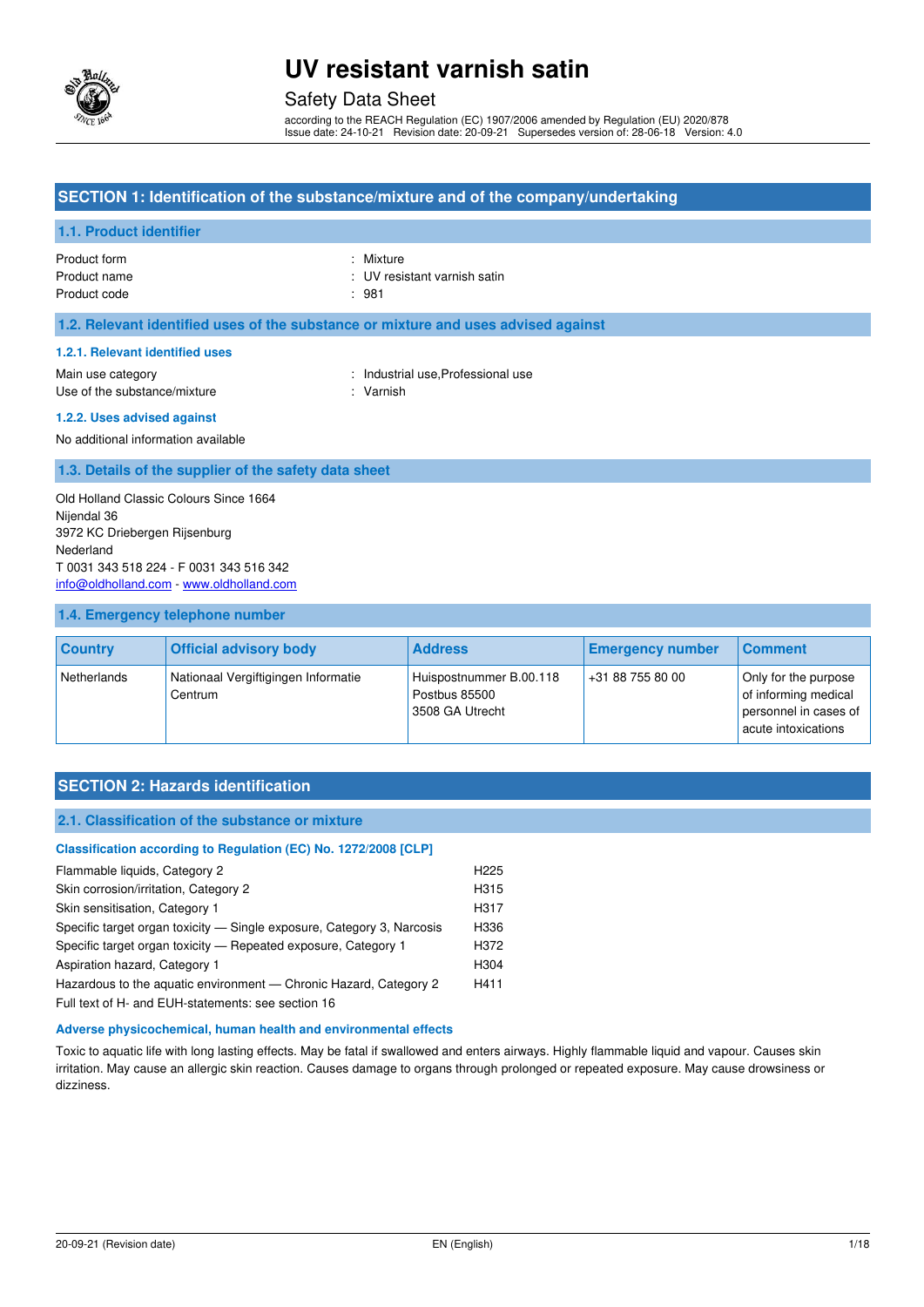### Safety Data Sheet

according to the REACH Regulation (EC) 1907/2006 amended by Regulation (EU) 2020/878

# **2.2. Label elements Labelling according to Regulation (EC) No. 1272/2008 [CLP]**  Hazard pictograms (CLP) : GHS02 GHS07 GHS08 GHS09 Signal word (CLP)  $\qquad \qquad$ : Danger Contains : Hydrocarbons, C9-C12, n-alkanes, iso-alkanes, cyclic, aromatic compounds (16.3%), Hydrocarbons, C9, aromatics, reaction mass of α-3-(3-(2H-benzotriazol-2-yl)-5-tert-butyl-4 hydroxyphenyl)propionyl-ω-hydroxypoly(oxyethylene) and α-3-(3-(2H-benzotriazol-2-yl)-5 tert-butyl-4-hydroxyphenyl)propionyl-ω-3-(3-(2H-benzotriazol-2-yl)-5-tert-butyl-4 hydroxyphenyl)propionyloxypoly(oxyethylene) Hazard statements (CLP) : H225 - Highly flammable liquid and vapour. H304 - May be fatal if swallowed and enters airways. H315 - Causes skin irritation. H317 - May cause an allergic skin reaction.

No smoking.

NOT induce vomiting.

P391 - Collect spillage.

Precautionary statements (CLP) : P210 - Keep away from heat, hot surfaces, sparks, open flames and other ignition sources.

#### **2.3. Other hazards**

This substance/mixture does not meet the PBT criteria of REACH regulation, annex XIII This substance/mixture does not meet the vPvB criteria of REACH regulation, annex XIII

The mixture does not contain substance(s) included in the list established in accordance with Article 59(1) of REACH for having endocrine disrupting properties, or is not identified as having endocrine disrupting properties in accordance with the criteria set out in Commission Delegated Regulation (EU) 2017/2100 or Commission Regulation (EU) 2018/605

H336 - May cause drowsiness or dizziness.

P273 - Avoid release to the environment.

H411 - Toxic to aquatic life with long lasting effects.

H372 - Causes damage to organs through prolonged or repeated exposure.

P321 - Specific treatment (see supplemental first aid instruction on this label).

P301+P310+P331 - IF SWALLOWED: Immediately call a doctor, a POISON CENTER. Do

P280 - Wear eye protection, protective gloves, protective clothing.

### **SECTION 3: Composition/information on ingredients**

#### **3.1. Substances**

#### Not applicable

#### **3.2. Mixtures**

| <b>Name</b>                                                                                                                                | <b>Product identifier</b>                                                                                | $\%$ | <b>Classification according to</b><br><b>Regulation (EC) No. 1272/2008</b><br>[CLP]                                                                                             |
|--------------------------------------------------------------------------------------------------------------------------------------------|----------------------------------------------------------------------------------------------------------|------|---------------------------------------------------------------------------------------------------------------------------------------------------------------------------------|
| Hydrocarbons, C9-C12, n-alkanes, iso-alkanes, cyclic,<br>aromatic compounds (16.3%)<br>substance with a Community workplace exposure limit | CAS-No.: 64742-82-1<br>EC-No.: 265-185-4<br>EC Index-No.: 649-330-00-2<br>REACH-no: 01-2119458049-<br>33 | < 70 | Flam. Lig. 3, H226<br>Skin Irrit. 2, H315<br>Muta. Not classified<br>Carc. Not classified<br>STOT SE 3, H336<br>STOT RE 1, H372<br>Asp. Tox. 1, H304<br>Aquatic Chronic 2, H411 |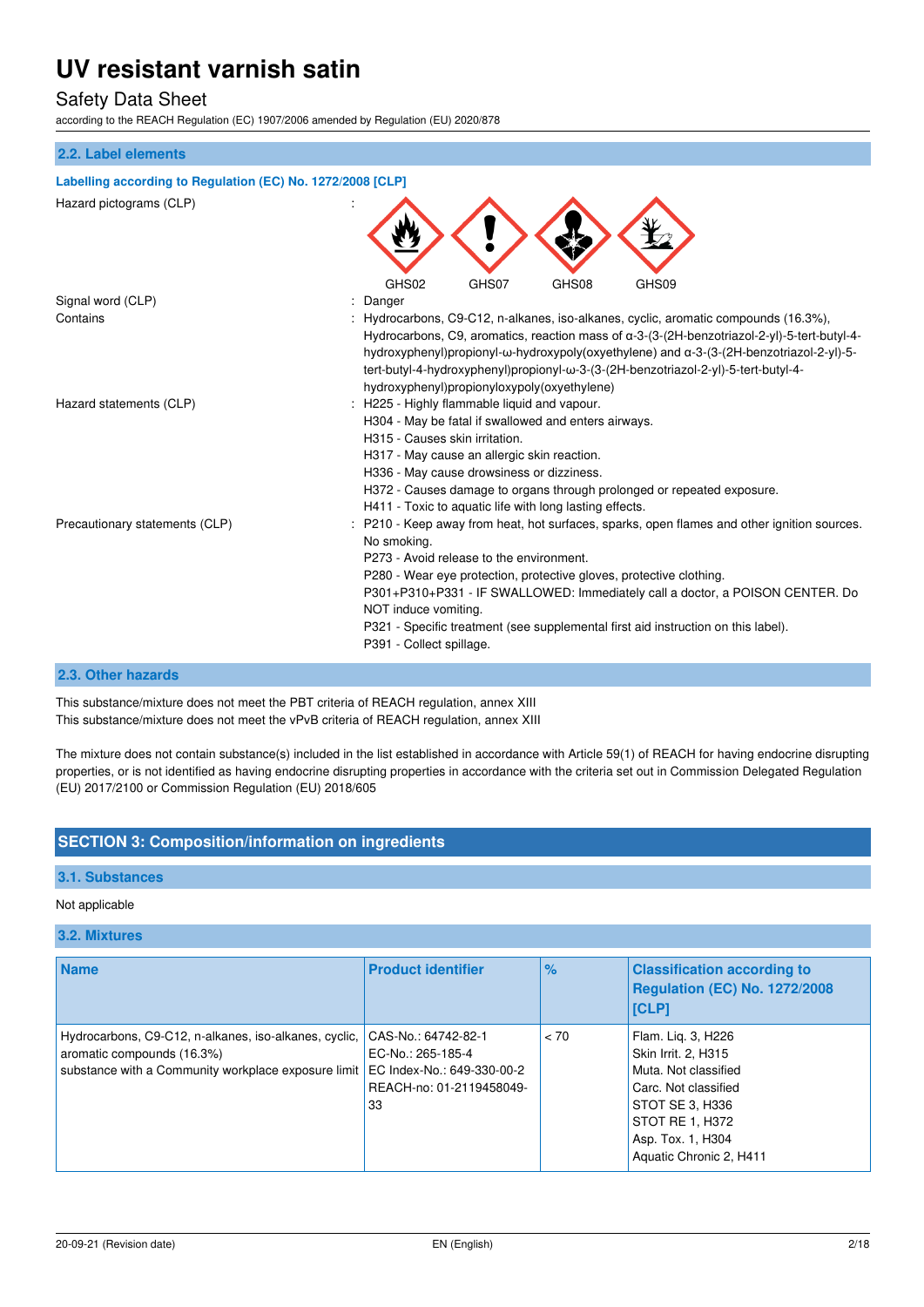# Safety Data Sheet

according to the REACH Regulation (EC) 1907/2006 amended by Regulation (EU) 2020/878

| <b>Name</b><br>Hydrocarbons, C9, aromatics                                                                                                                                                                                                                                                                 | <b>Product identifier</b><br>CAS-No.: 64742-95-6<br>EC-No.: 918-668-5                                                     | $\%$<br>$15 - 20$ | <b>Classification according to</b><br><b>Regulation (EC) No. 1272/2008</b><br><b>[CLP]</b><br>Flam. Lig. 3, H226<br>STOT SE 3, H336  |
|------------------------------------------------------------------------------------------------------------------------------------------------------------------------------------------------------------------------------------------------------------------------------------------------------------|---------------------------------------------------------------------------------------------------------------------------|-------------------|--------------------------------------------------------------------------------------------------------------------------------------|
|                                                                                                                                                                                                                                                                                                            | REACH-no: 01-2119455851-<br>35                                                                                            |                   | STOT SE 3, H335<br>Asp. Tox. 1, H304<br>Aquatic Chronic 2, H411                                                                      |
| reaction mass of a-3-(3-(2H-benzotriazol-2-yl)-5-tert-<br>butyl-4-hydroxyphenyl)propionyl-ω-<br>hydroxypoly(oxyethylene) and α-3-(3-(2H-<br>benzotriazol-2-yl)-5-tert-butyl-4-<br>hydroxyphenyl)propionyl-ω-3-(3-(2H-benzotriazol-2-<br>yl)-5-tert-butyl-4-<br>hydroxyphenyl)propionyloxypoly(oxyethylene) | CAS-No.: 104810-47-1,<br>104810-48-2<br>EC-No.: 400-830-7<br>EC Index-No.: 607-176-00-3<br>REACH-no: 01-0000015075-<br>76 | $3 - 5$           | Skin Sens. 1, H317<br>Aquatic Chronic 2, H411                                                                                        |
| ethanol; ethyl alcohol<br>substance with national workplace exposure limit(s)<br>(NL)                                                                                                                                                                                                                      | CAS-No.: 64-17-5<br>EC-No.: 200-578-6<br>EC Index-No.: 603-002-00-5<br>REACH-no: 01-2119457610-<br>43                     | $0.25 - 2$        | Flam. Lig. 2, H225                                                                                                                   |
| acetone; propan-2-one; propanone<br>substance with national workplace exposure limit(s)<br>(NL); substance with a Community workplace<br>exposure limit                                                                                                                                                    | CAS-No.: 67-64-1<br>EC-No.: 200-662-2<br>EC Index-No.: 606-001-00-8<br>REACH-no: 01-2119471330-<br>49                     | $0,01 - 0,25$     | Flam. Liq. 2, H225<br>Eye Irrit. 2, H319<br>STOT SE 3, H336                                                                          |
| methanol<br>substance with national workplace exposure limit(s)<br>(NL); substance with a Community workplace<br>exposure limit                                                                                                                                                                            | CAS-No.: 67-56-1<br>EC-No.: 200-659-6<br>EC Index-No.: 603-001-00-X<br>REACH-no: 01-2119433307-<br>44                     | $0,01 - 0,25$     | Flam. Liq. 2, H225<br>Acute Tox. 3 (Oral), H301<br>Acute Tox. 3 (Dermal), H311<br>Acute Tox. 3 (Inhalation), H331<br>STOT SE 1, H370 |

| <b>Specific concentration limits:</b> |                                                                                                       |                                                                         |
|---------------------------------------|-------------------------------------------------------------------------------------------------------|-------------------------------------------------------------------------|
| <b>Name</b>                           | <b>Product identifier</b>                                                                             | <b>Specific concentration limits</b>                                    |
| methanol                              | CAS-No.: 67-56-1<br>EC-No.: 200-659-6<br>EC Index-No.: 603-001-00-X<br>REACH-no: 01-2119433307-<br>44 | $(3 \leq C < 10)$ STOT SE 2, H371<br>$(10 \le C < 100)$ STOT SE 1, H370 |

Full text of H- and EUH-statements: see section 16

| <b>SECTION 4: First aid measures</b>   |                                                                                                                                                                                                             |
|----------------------------------------|-------------------------------------------------------------------------------------------------------------------------------------------------------------------------------------------------------------|
| 4.1. Description of first aid measures |                                                                                                                                                                                                             |
| First-aid measures general             | : Never give anything by mouth to an unconscious person. If medical advice is needed, have<br>product container or label at hand. Immediately call a POISON CENTER or doctor.                               |
| First-aid measures after inhalation    | : Remove person to fresh air and keep comfortable for breathing. Call a POISON<br>CENTER/doctor if you feel unwell.                                                                                         |
| First-aid measures after skin contact  | : Gently wash with plenty of soap and water. Take off immediately all contaminated clothing.<br>If skin irritation or rash occurs: Get medical advice/attention.                                            |
| First-aid measures after eye contact   | : Immediately flush eyes thoroughly with water for at least 15 minutes. Remove contact<br>lenses, if present and easy to do. Continue rinsing. If eye irritation persists: Get medical<br>advice/attention. |
| First-aid measures after ingestion     | : Rinse mouth. Do NOT induce vomiting. Immediately call a POISON CENTER/doctor.                                                                                                                             |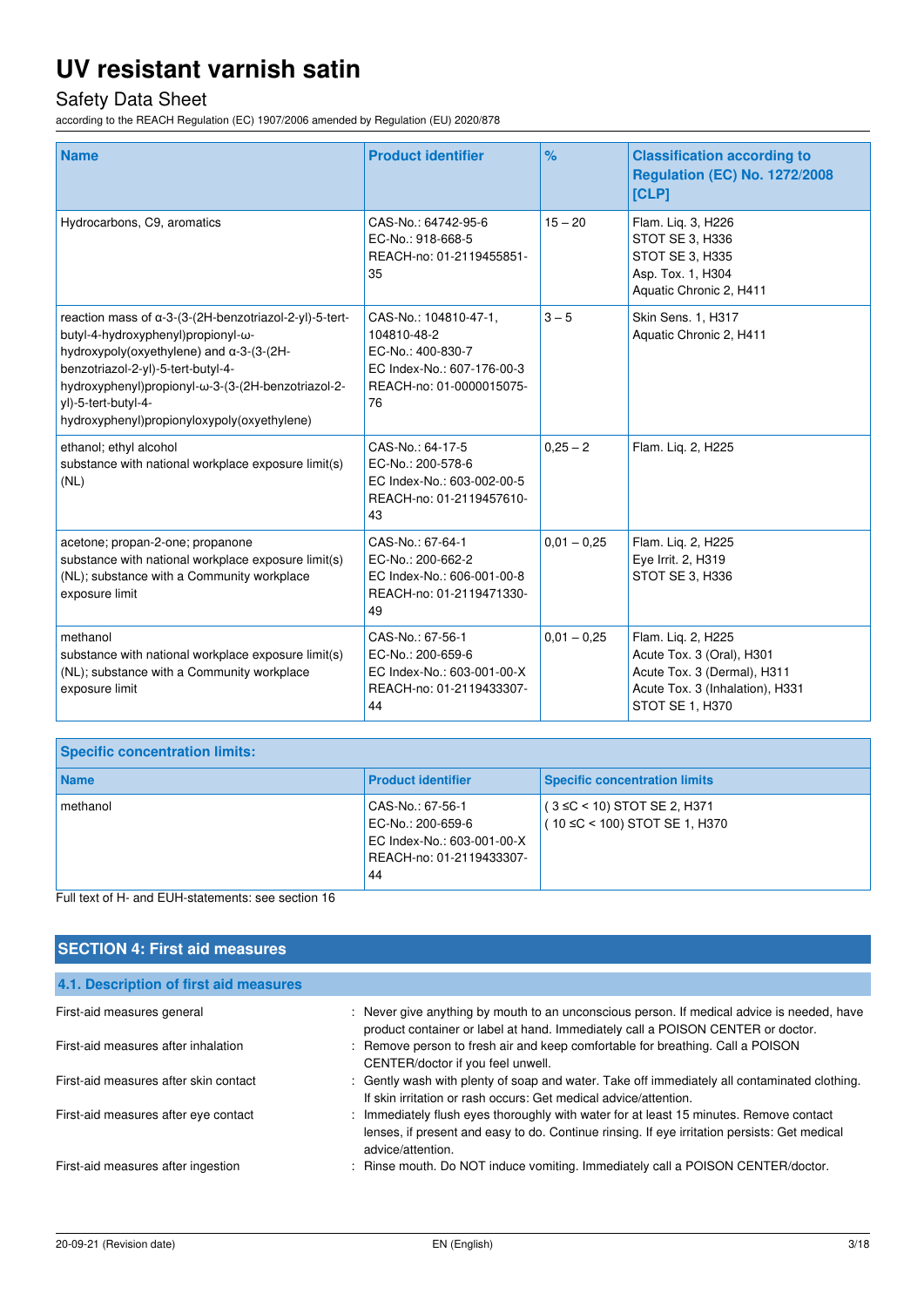# Safety Data Sheet

according to the REACH Regulation (EC) 1907/2006 amended by Regulation (EU) 2020/878

| 4.2. Most important symptoms and effects, both acute and delayed                |                                                                                                             |  |
|---------------------------------------------------------------------------------|-------------------------------------------------------------------------------------------------------------|--|
| Symptoms/effects                                                                | : May cause drowsiness or dizziness.                                                                        |  |
| Symptoms/effects after skin contact                                             | : Irritation. May cause an allergic skin reaction. Repeated exposure may cause skin dryness<br>or cracking. |  |
| Symptoms/effects after ingestion                                                | : Risk of lung oedema.                                                                                      |  |
| 4.3. Indication of any immediate medical attention and special treatment needed |                                                                                                             |  |

Treat symptomatically.

| <b>SECTION 5: Firefighting measures</b> |                                                        |  |
|-----------------------------------------|--------------------------------------------------------|--|
| 5.1. Extinguishing media                |                                                        |  |
| Suitable extinguishing media            | : Sand. Foam. Dry powder. Carbon dioxide. Water spray. |  |

| Unsuitable extinguishing media                                  | : Do not use a heavy water stream.                                                                                                                                       |
|-----------------------------------------------------------------|--------------------------------------------------------------------------------------------------------------------------------------------------------------------------|
| 5.2. Special hazards arising from the substance or mixture      |                                                                                                                                                                          |
| Fire hazard<br>Hazardous decomposition products in case of fire | : Highly flammable liquid and vapour.<br>: For further information, refer to section 10 : "Stability and Reactivity".                                                    |
| 5.3. Advice for firefighters                                    |                                                                                                                                                                          |
| Firefighting instructions                                       | : Use water spray or fog for cooling exposed containers. Exercise caution when fighting any<br>chemical fire. Prevent fire fighting water from entering the environment. |
| Protection during firefighting<br>Other information             | : Do not enter fire area without proper protective equipment, including respiratory protection.<br>: Prevent fire fighting water from entering the environment.          |

| <b>SECTION 6: Accidental release measures</b>                            |                                                                                                                                                                                                                                                                            |  |
|--------------------------------------------------------------------------|----------------------------------------------------------------------------------------------------------------------------------------------------------------------------------------------------------------------------------------------------------------------------|--|
| 6.1. Personal precautions, protective equipment and emergency procedures |                                                                                                                                                                                                                                                                            |  |
| 6.1.1. For non-emergency personnel                                       |                                                                                                                                                                                                                                                                            |  |
| Emergency procedures                                                     | : Evacuate unnecessary personnel. No open flames, no sparks, and no smoking. Avoid<br>contact with skin and eyes. Do not breathe vapours, mist, spray.                                                                                                                     |  |
| 6.1.2. For emergency responders                                          |                                                                                                                                                                                                                                                                            |  |
| Protective equipment                                                     | : Equip cleanup crew with proper protection. For further information refer to section 8:<br>"Exposure controls/personal protection".                                                                                                                                       |  |
| Emergency procedures                                                     | : Ventilate area.                                                                                                                                                                                                                                                          |  |
| <b>6.2. Environmental precautions</b>                                    |                                                                                                                                                                                                                                                                            |  |
| Do not allow to enter drains or water courses.                           |                                                                                                                                                                                                                                                                            |  |
| 6.3. Methods and material for containment and cleaning up                |                                                                                                                                                                                                                                                                            |  |
| For containment<br>Methods for cleaning up<br>Other information          | : Collect spillage.<br>: Take up liquid spill into absorbent material. Sweep or shovel spills into appropriate container<br>for disposal. Notify authorities if product enters sewers or public waters.<br>: Dispose of materials or solid residues at an authorized site. |  |
| 6.4. Reference to other sections                                         |                                                                                                                                                                                                                                                                            |  |

For further information refer to section 8: "Exposure controls/personal protection". Concerning disposal elimination after cleaning, see section 13.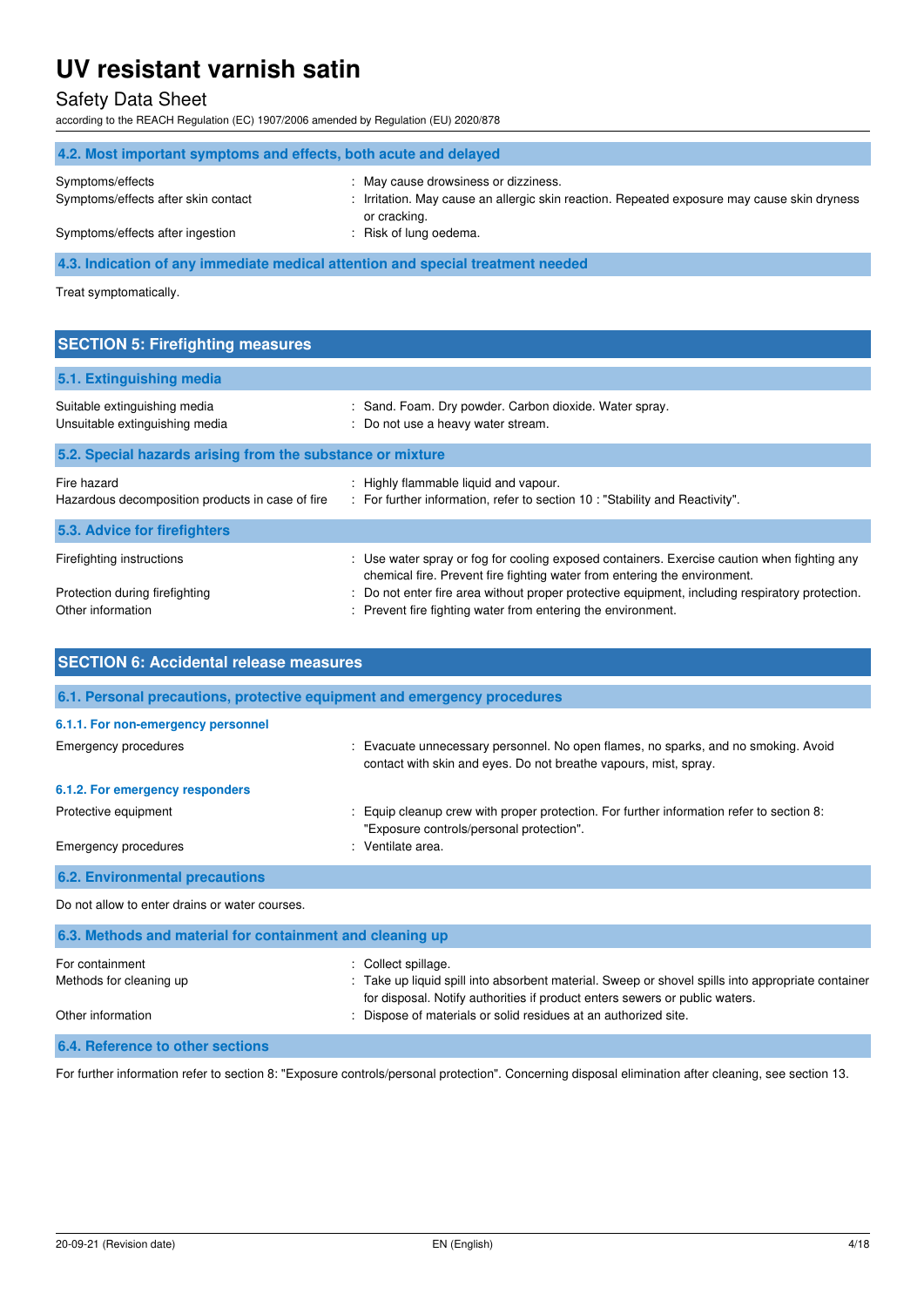# Safety Data Sheet

according to the REACH Regulation (EC) 1907/2006 amended by Regulation (EU) 2020/878

| <b>SECTION 7: Handling and storage</b>                            |                                                                                                                                                                                                                                                                                                                                                                                                                                                                                                                                                                                                                                                                                                                                                                                                                                                                  |  |
|-------------------------------------------------------------------|------------------------------------------------------------------------------------------------------------------------------------------------------------------------------------------------------------------------------------------------------------------------------------------------------------------------------------------------------------------------------------------------------------------------------------------------------------------------------------------------------------------------------------------------------------------------------------------------------------------------------------------------------------------------------------------------------------------------------------------------------------------------------------------------------------------------------------------------------------------|--|
| 7.1. Precautions for safe handling                                |                                                                                                                                                                                                                                                                                                                                                                                                                                                                                                                                                                                                                                                                                                                                                                                                                                                                  |  |
| Precautions for safe handling<br>Hygiene measures                 | Concerning personal protective equipment to use, see item 8. Provide good ventilation in<br>process area to prevent formation of vapour. Keep away from heat, hot surfaces, sparks,<br>open flames and other ignition sources. No smoking. Ground/bond container and receiving<br>equipment. Use only non-sparking tools. Take precautionary measures against static<br>discharge. Flammable vapours may accumulate in the container. Use explosion-proof<br>equipment. Wear personal protective equipment. Avoid contact with skin and eyes. Do not<br>breathe vapours, mist, spray. Use only outdoors or in a well-ventilated area.<br>Do not eat, drink or smoke when using this product. Always wash hands after handling the<br>product. Wash contaminated clothing before reuse. Contaminated work clothing should not<br>be allowed out of the workplace. |  |
| 7.2. Conditions for safe storage, including any incompatibilities |                                                                                                                                                                                                                                                                                                                                                                                                                                                                                                                                                                                                                                                                                                                                                                                                                                                                  |  |
| <b>Technical measures</b><br>Storage conditions                   | Explosion-free electrical equipment and lighting with earth. Ground/bond container and<br>receiving equipment.<br>Keep only in the original container in a cool well ventilated place. Keep container closed<br>when not in use. Store locked up. Store in a well-ventilated place. Keep cool. Keep<br>container tightly closed.                                                                                                                                                                                                                                                                                                                                                                                                                                                                                                                                 |  |
| Incompatible products<br>Heat and ignition sources                | Strong bases. Strong acids. Strong oxidation agent.<br>Keep away from heat and direct sunlight, ignition sources.                                                                                                                                                                                                                                                                                                                                                                                                                                                                                                                                                                                                                                                                                                                                                |  |
| 7.3. Specific end use(s)                                          |                                                                                                                                                                                                                                                                                                                                                                                                                                                                                                                                                                                                                                                                                                                                                                                                                                                                  |  |

No additional information available

### **SECTION 8: Exposure controls/personal protection**

**8.1. Control parameters** 

Г

#### **8.1.1 National occupational exposure and biological limit values**

| Hydrocarbons, C9-C12, n-alkanes, iso-alkanes, cyclic, aromatic compounds (16.3%) (64742-82-1) |                                 |
|-----------------------------------------------------------------------------------------------|---------------------------------|
| <b>EU - Indicative Occupational Exposure Limit (IOEL)</b>                                     |                                 |
| Local name                                                                                    | White spirit Type 1             |
| <b>IOEL TWA</b>                                                                               | 116 mg/m $3$                    |
| IOEL TWA [ppm]                                                                                | 20 ppm                          |
| <b>IOEL STEL</b>                                                                              | 290 mg/m $3$                    |
| IOEL STEL [ppm]                                                                               | 50 ppm                          |
| Remark                                                                                        | Skin. (Year of adoption 2007)   |
| Regulatory reference                                                                          | <b>SCOEL Recommendations</b>    |
| acetone; propan-2-one; propanone (67-64-1)                                                    |                                 |
| <b>EU - Indicative Occupational Exposure Limit (IOEL)</b>                                     |                                 |
| Local name                                                                                    | Acetone                         |
| <b>IOEL TWA</b>                                                                               | 1210 mg/m <sup>3</sup>          |
| IOEL TWA [ppm]                                                                                | 500 ppm                         |
| Regulatory reference                                                                          | COMMISSION DIRECTIVE 2000/39/EC |
| <b>Netherlands - Occupational Exposure Limits</b>                                             |                                 |
| Local name                                                                                    | Aceton                          |
| TGG-8u (OEL TWA)                                                                              | 1210 mg/m <sup>3</sup>          |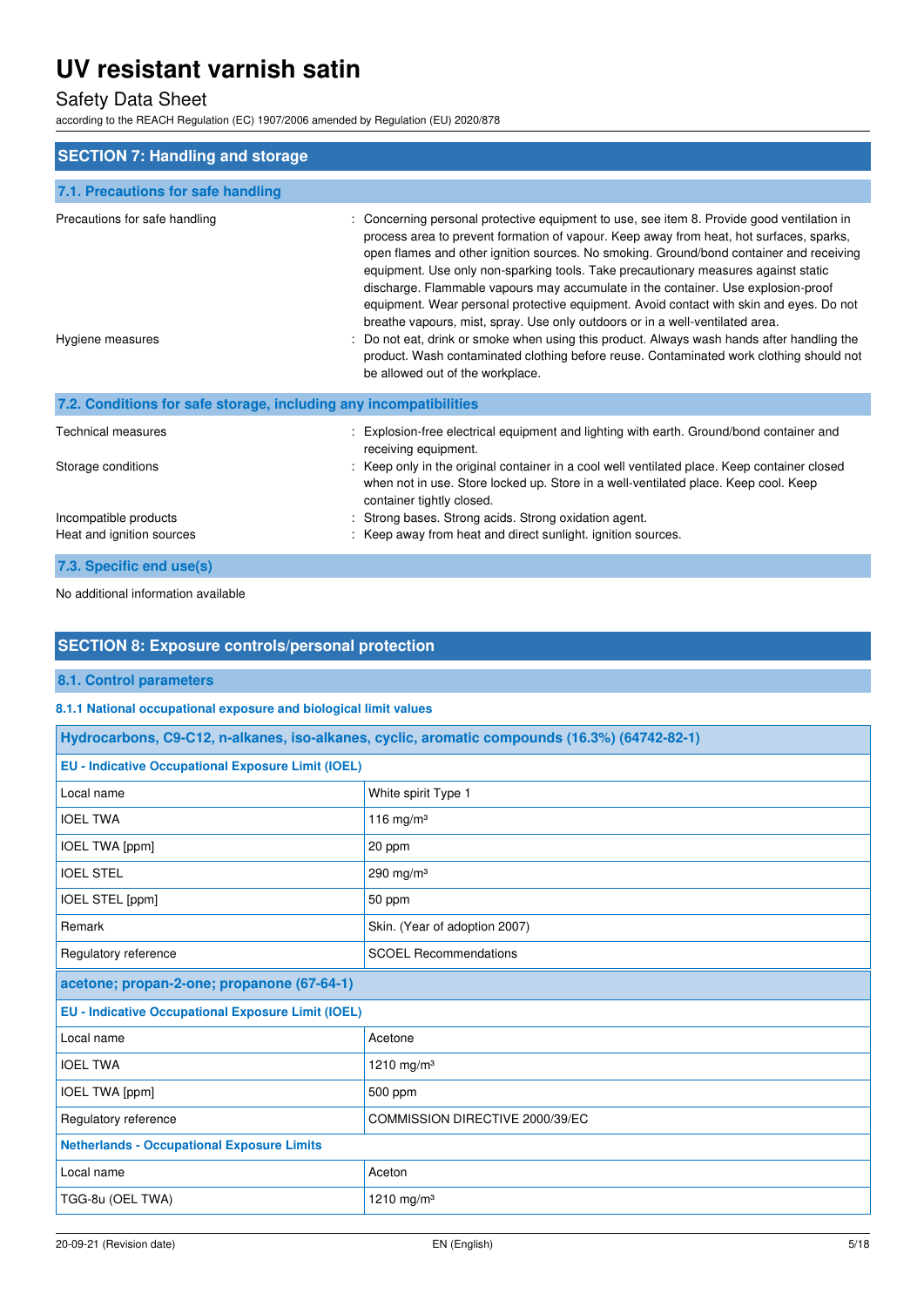# Safety Data Sheet

according to the REACH Regulation (EC) 1907/2006 amended by Regulation (EU) 2020/878

| acetone; propan-2-one; propanone (67-64-1)                |                                                                                                                                                                                                                                                                                                                                                                                         |  |  |
|-----------------------------------------------------------|-----------------------------------------------------------------------------------------------------------------------------------------------------------------------------------------------------------------------------------------------------------------------------------------------------------------------------------------------------------------------------------------|--|--|
| TGG-15min (OEL STEL)                                      | 2420 mg/m <sup>3</sup>                                                                                                                                                                                                                                                                                                                                                                  |  |  |
| Regulatory reference                                      | Arbeidsomstandighedenregeling 2021                                                                                                                                                                                                                                                                                                                                                      |  |  |
| ethanol; ethyl alcohol (64-17-5)                          |                                                                                                                                                                                                                                                                                                                                                                                         |  |  |
| <b>Netherlands - Occupational Exposure Limits</b>         |                                                                                                                                                                                                                                                                                                                                                                                         |  |  |
| Local name                                                | Ethanol                                                                                                                                                                                                                                                                                                                                                                                 |  |  |
| TGG-8u (OEL TWA)                                          | $260$ mg/m <sup>3</sup>                                                                                                                                                                                                                                                                                                                                                                 |  |  |
| TGG-15min (OEL STEL)                                      | 1900 mg/m <sup>3</sup>                                                                                                                                                                                                                                                                                                                                                                  |  |  |
| Remark                                                    | Kankerverwekkende stof. H (Huidopname) Stoffen die relatief gemakkelijk door de huid<br>kunnen worden opgenomen, hetgeen een substantiële bijdrage kan betekenen aan de<br>totale inwendige blootstelling, hebben in de lijst een H-aanduiding. Bij deze stoffen moeten<br>naast maatregelen tegen inademing ook adequate maatregelen ter voorkoming van<br>huidcontact worden genomen. |  |  |
| Regulatory reference                                      | Arbeidsomstandighedenregeling 2021                                                                                                                                                                                                                                                                                                                                                      |  |  |
| methanol (67-56-1)                                        |                                                                                                                                                                                                                                                                                                                                                                                         |  |  |
| <b>EU - Indicative Occupational Exposure Limit (IOEL)</b> |                                                                                                                                                                                                                                                                                                                                                                                         |  |  |
| Local name                                                | Methanol                                                                                                                                                                                                                                                                                                                                                                                |  |  |
| <b>IOEL TWA</b>                                           | $260$ mg/m <sup>3</sup>                                                                                                                                                                                                                                                                                                                                                                 |  |  |
| <b>IOEL TWA [ppm]</b>                                     | 200 ppm                                                                                                                                                                                                                                                                                                                                                                                 |  |  |
| Remark                                                    | Skin                                                                                                                                                                                                                                                                                                                                                                                    |  |  |
| Regulatory reference                                      | COMMISSION DIRECTIVE 2006/15/EC                                                                                                                                                                                                                                                                                                                                                         |  |  |
| <b>Netherlands - Occupational Exposure Limits</b>         |                                                                                                                                                                                                                                                                                                                                                                                         |  |  |
| Local name                                                | Methanol                                                                                                                                                                                                                                                                                                                                                                                |  |  |
| TGG-8u (OEL TWA)                                          | 133 mg/m $3$                                                                                                                                                                                                                                                                                                                                                                            |  |  |
| Remark                                                    | H (Huidopname) Stoffen die relatief gemakkelijk door de huid kunnen worden opgenomen,<br>hetgeen een substantiële bijdrage kan betekenen aan de totale inwendige blootstelling,<br>hebben in de lijst een H-aanduiding. Bij deze stoffen moeten naast maatregelen tegen<br>inademing ook adequate maatregelen ter voorkoming van huidcontact worden genomen.                            |  |  |
| Regulatory reference                                      | Arbeidsomstandighedenregeling 2021                                                                                                                                                                                                                                                                                                                                                      |  |  |
|                                                           |                                                                                                                                                                                                                                                                                                                                                                                         |  |  |

#### **8.1.2. Recommended monitoring procedures**

No additional information available

#### **8.1.3. Air contaminants formed**

No additional information available

#### **8.1.4. DNEL and PNEC**

No additional information available

#### **8.1.5. Control banding**

No additional information available

**8.2. Exposure controls** 

#### **8.2.1. Appropriate engineering controls**

#### **Appropriate engineering controls:**

Ensure good ventilation of the work station.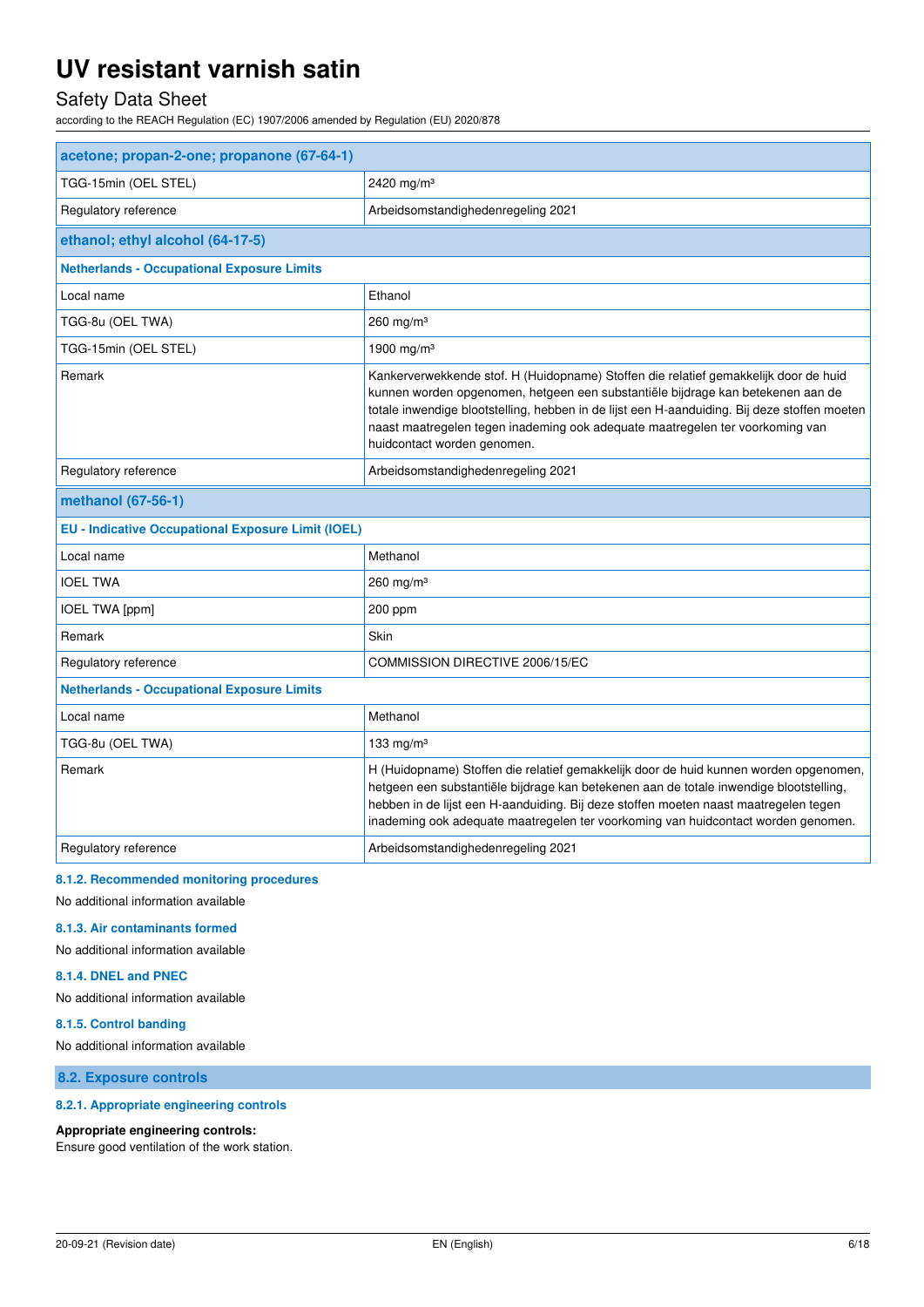### Safety Data Sheet

according to the REACH Regulation (EC) 1907/2006 amended by Regulation (EU) 2020/878

#### **8.2.2. Personal protection equipment**

#### **Personal protective equipment:**

Gloves. Safety glasses. Approved respirator.

**Personal protective equipment symbol(s):** 



#### **8.2.2.1. Eye and face protection**

**Eye protection:**  Safety glasses. EN 166

#### **8.2.2.2. Skin protection**

#### **Skin and body protection:**

Wear suitable protective clothing. CEN : EN 340; EN 369; EN 465

#### **Hand protection:**

Wear suitable gloves resistant to chemical penetration. Chemical resistant gloves (according to European standard NF EN 374 or equivalent)

| <b>Hand protection</b>                |                                                  |                        |                |                    |                   |
|---------------------------------------|--------------------------------------------------|------------------------|----------------|--------------------|-------------------|
| Type                                  | <b>Material</b>                                  | <b>Permeation</b>      | Thickness (mm) | <b>Penetration</b> | <b>Standard</b>   |
| Disposable gloves,<br>Reusable gloves | Nitrile rubber (NBR),<br>Polyvinylchloride (PVC) | $6$ ( $>$ 480 minutes) | ≥0.11          |                    | <b>EN ISO 374</b> |

#### **8.2.2.3. Respiratory protection**

#### **Respiratory protection:**

Wear respiratory protection. EN 143

| <b>Respiratory protection</b> |                    |                                                       |               |  |  |
|-------------------------------|--------------------|-------------------------------------------------------|---------------|--|--|
| <b>Device</b>                 | <b>Filter type</b> | <b>Condition</b>                                      | Standard      |  |  |
| Approved respirator           | Type P1            | Vapour protection, Protection for<br>Liquid particles | <b>EN 143</b> |  |  |

### **8.2.2.4. Thermal hazards**

No additional information available

#### **8.2.3. Environmental exposure controls**

#### **Environmental exposure controls:**

Avoid release to the environment.

#### **Other information:**

Do not eat, drink or smoke when using this product. Do not eat, drink or smoke during use.

| <b>SECTION 9: Physical and chemical properties</b>         |                   |  |  |
|------------------------------------------------------------|-------------------|--|--|
| 9.1. Information on basic physical and chemical properties |                   |  |  |
| Physical state                                             | : Liquid          |  |  |
| Colour                                                     | : Colourless.     |  |  |
| Odour                                                      | : characteristic. |  |  |
| Odour threshold                                            | : Not available   |  |  |
| Melting point                                              | : Not available   |  |  |
| Freezing point                                             | : Not available   |  |  |
| Boiling point                                              | : Not available   |  |  |
| Flammability                                               | : Not available   |  |  |
| <b>Explosive limits</b>                                    | : Not available   |  |  |
| Lower explosive limit (LEL)                                | : Not available   |  |  |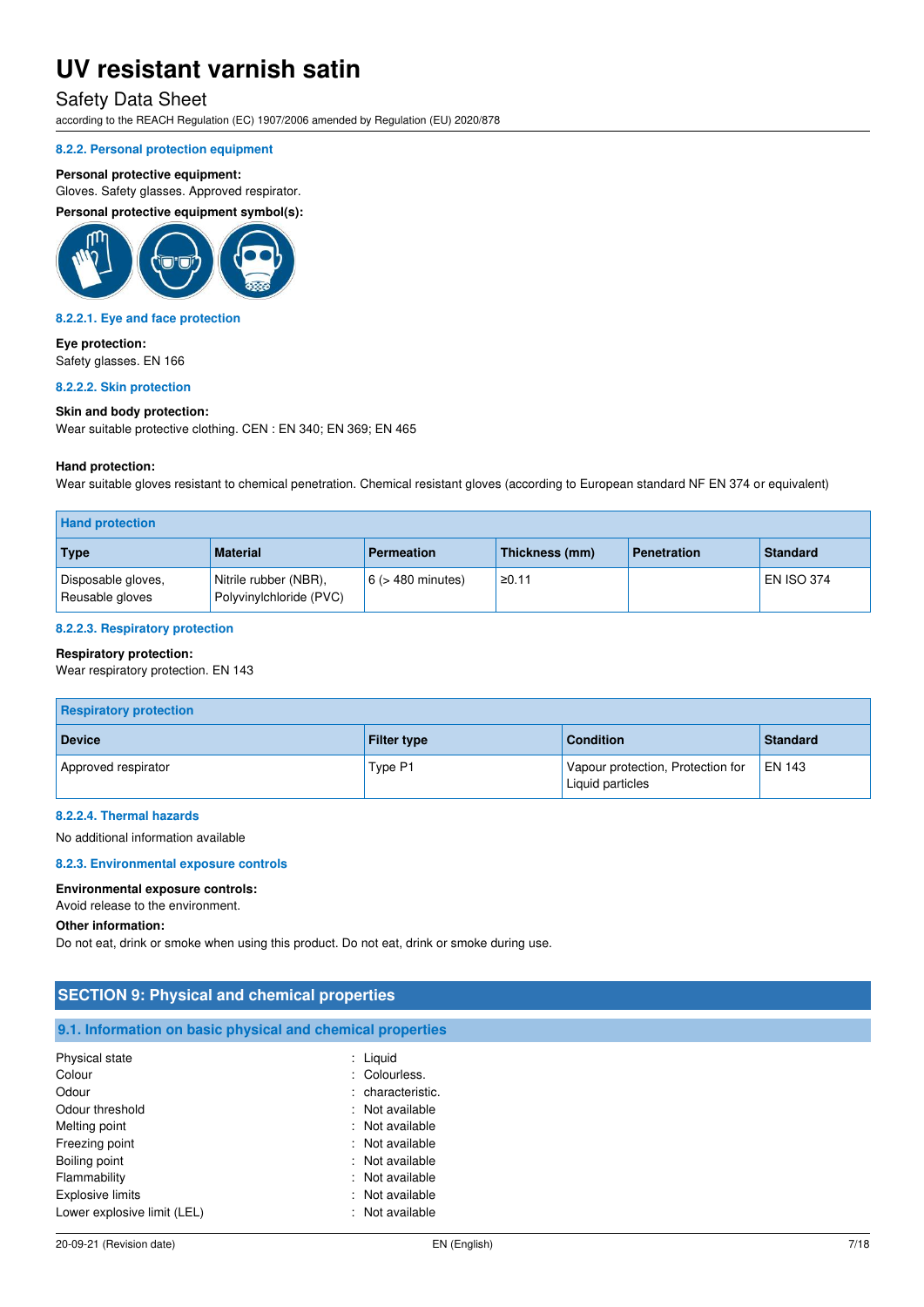### Safety Data Sheet

according to the REACH Regulation (EC) 1907/2006 amended by Regulation (EU) 2020/878

| Upper explosive limit (UEL)<br>Flash point<br>Auto-ignition temperature | Not available<br>Not available<br>Not available |
|-------------------------------------------------------------------------|-------------------------------------------------|
| Decomposition temperature                                               | Not available                                   |
| рH                                                                      | Not available                                   |
| Viscosity, kinematic                                                    | Not available                                   |
| Solubility                                                              | Not available                                   |
| Partition coefficient n-octanol/water (Log Kow)                         | Not available                                   |
| Vapour pressure                                                         | Not available                                   |
| Vapour pressure at 50 °C                                                | Not available                                   |
| Density                                                                 | Not available                                   |
| Relative density                                                        | Not available                                   |
| Relative vapour density at 20 °C                                        | Not available                                   |
| Particle size                                                           | Not applicable                                  |
| Particle size distribution                                              | Not applicable                                  |
| Particle shape                                                          | Not applicable                                  |
| Particle aspect ratio                                                   | Not applicable                                  |
| Particle aggregation state                                              | Not applicable                                  |
| Particle agglomeration state                                            | Not applicable                                  |
| Particle specific surface area                                          | Not applicable                                  |
| Particle dustiness                                                      | Not applicable                                  |

#### **9.2. Other information**

#### **9.2.1. Information with regard to physical hazard classes**

No additional information available

#### **9.2.2. Other safety characteristics**

No additional information available

### **SECTION 10: Stability and reactivity**

#### **10.1. Reactivity**

Stable under normal conditions of use. Highly flammable liquid and vapour.

**10.2. Chemical stability** 

Stable under normal conditions.

**10.3. Possibility of hazardous reactions** 

No dangerous reactions known.

**10.4. Conditions to avoid** 

Keep away from heat and direct sunlight. Avoid contact with hot surfaces. Heat. No flames, no sparks. Eliminate all sources of ignition.

**10.5. Incompatible materials** 

Strong bases. Strong acids. Strong oxidation agent.

**10.6. Hazardous decomposition products** 

Combustion generates: Carbon oxides (CO, CO2).

### **SECTION 11: Toxicological information**

### **11.1. Information on hazard classes as defined in Regulation (EC) No 1272/2008**

Acute toxicity (oral) **Example 2** Constant Acute toxicity (oral) Acute toxicity (dermal) **Example 2** Contract 2 Contract 2 Contract 2 Contract 2 Contract 2 Contract 2 Contract 2 Contract 2 Contract 2 Contract 2 Contract 2 Contract 2 Contract 2 Contract 2 Contract 2 Contract 2 Contract 2 Acute toxicity (inhalation) **Example 2** Control 2 Control 2 Control 2 Control 2 Control 2 Control 2 Control 2 Control 2 Control 2 Control 2 Control 2 Control 2 Control 2 Control 2 Control 2 Control 2 Control 2 Control 2 Co

- 
-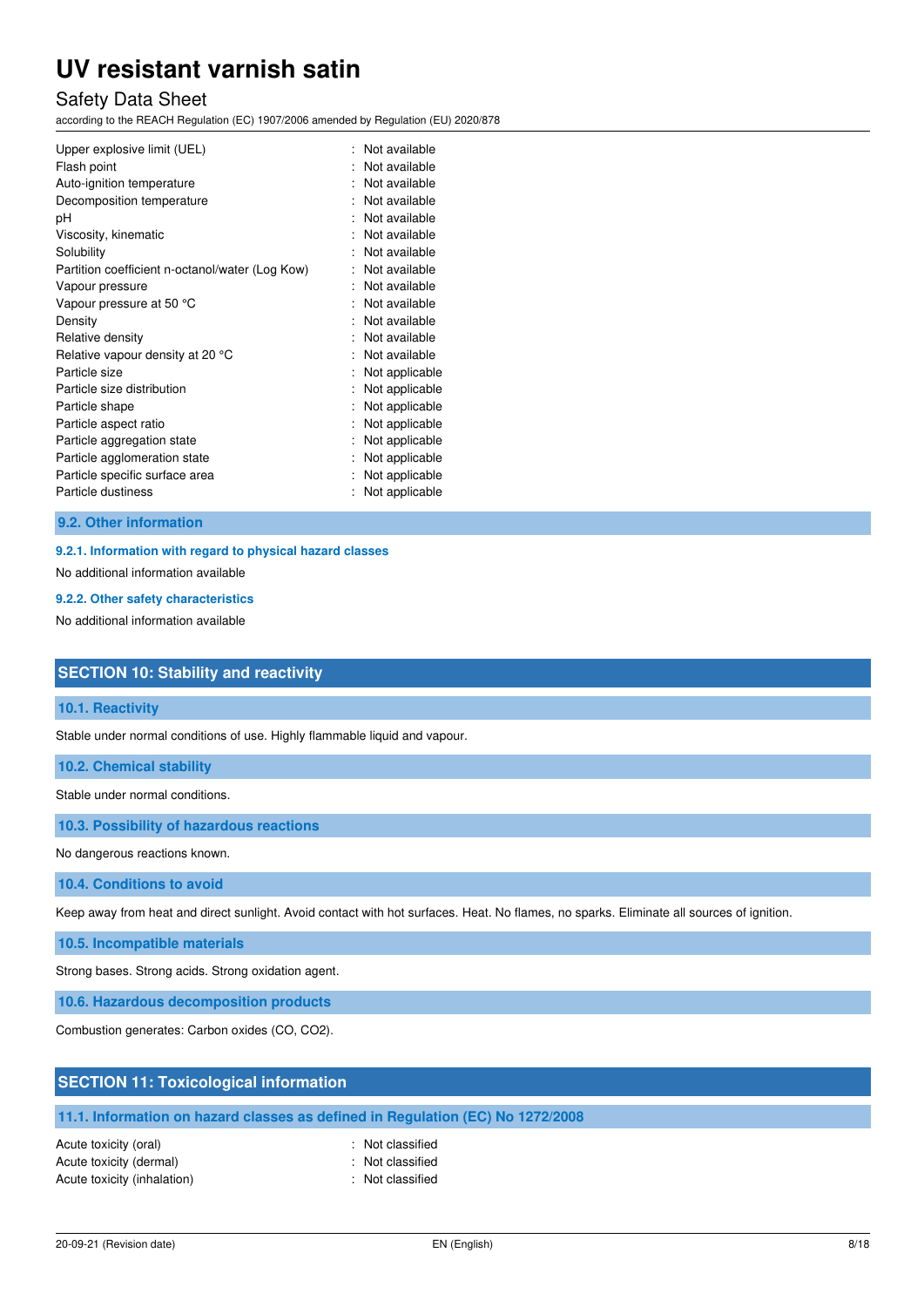# Safety Data Sheet

according to the REACH Regulation (EC) 1907/2006 amended by Regulation (EU) 2020/878

| Hydrocarbons, C9-C12, n-alkanes, iso-alkanes, cyclic, aromatic compounds (16.3%) (64742-82-1) |                                                                                               |  |  |
|-----------------------------------------------------------------------------------------------|-----------------------------------------------------------------------------------------------|--|--|
| LD50 oral rat                                                                                 | > 5000 mg/kg                                                                                  |  |  |
| LD50 dermal rabbit                                                                            | > 2000 mg/kg                                                                                  |  |  |
| ethanol; ethyl alcohol (64-17-5)                                                              |                                                                                               |  |  |
| LD50 oral rat                                                                                 | 6200 mg/kg                                                                                    |  |  |
| LD50 dermal rabbit                                                                            | 20000 mg/kg                                                                                   |  |  |
| LC50 Inhalation - Rat (Vapours)                                                               | 95,6 mg/l/4h                                                                                  |  |  |
| Hydrocarbons, C9, aromatics (64742-95-6)                                                      |                                                                                               |  |  |
| LD50 oral rat                                                                                 | 3592 mg/kg                                                                                    |  |  |
| LD50 dermal rabbit                                                                            | $>3160$ mg/kg                                                                                 |  |  |
| Skin corrosion/irritation                                                                     | Causes skin irritation.                                                                       |  |  |
| Serious eye damage/irritation                                                                 | Not classified                                                                                |  |  |
| Respiratory or skin sensitisation                                                             | May cause an allergic skin reaction.                                                          |  |  |
| Germ cell mutagenicity                                                                        | Not classified                                                                                |  |  |
| Carcinogenicity                                                                               | Not classified                                                                                |  |  |
| Reproductive toxicity                                                                         | Not classified                                                                                |  |  |
| STOT-single exposure                                                                          | : May cause drowsiness or dizziness.                                                          |  |  |
|                                                                                               | Hydrocarbons, C9-C12, n-alkanes, iso-alkanes, cyclic, aromatic compounds (16.3%) (64742-82-1) |  |  |
| STOT-single exposure                                                                          | May cause drowsiness or dizziness.                                                            |  |  |
| acetone; propan-2-one; propanone (67-64-1)                                                    |                                                                                               |  |  |
| STOT-single exposure                                                                          | May cause drowsiness or dizziness.                                                            |  |  |
| methanol (67-56-1)                                                                            |                                                                                               |  |  |
| STOT-single exposure                                                                          | Causes damage to organs.                                                                      |  |  |
| Hydrocarbons, C9, aromatics (64742-95-6)                                                      |                                                                                               |  |  |
| STOT-single exposure                                                                          | May cause drowsiness or dizziness. May cause respiratory irritation.                          |  |  |
| STOT-repeated exposure                                                                        | : Causes damage to organs through prolonged or repeated exposure.                             |  |  |
|                                                                                               | Hydrocarbons, C9-C12, n-alkanes, iso-alkanes, cyclic, aromatic compounds (16.3%) (64742-82-1) |  |  |
| STOT-repeated exposure                                                                        | Causes damage to organs (central nervous system) through prolonged or repeated<br>exposure.   |  |  |
| Aspiration hazard                                                                             | : May be fatal if swallowed and enters airways.                                               |  |  |
| 11.2. Information on other hazards                                                            |                                                                                               |  |  |
| 11.2.1. Endocrine disrupting properties                                                       |                                                                                               |  |  |

No additional information available

### **11.2.2. Other information**

Other information **contact of the contact of the contact of the contact of the contact of the contact of the contact of the contact of the contact of the contact of the contact of the contact of the contact of the contact** 

| <b>SECTION 12: Ecological information</b>                                        |                                                                        |
|----------------------------------------------------------------------------------|------------------------------------------------------------------------|
| 12.1. Toxicity                                                                   |                                                                        |
| Ecology - general<br>Hazardous to the aquatic environment, short-term<br>(acute) | : Toxic to aquatic life with long lasting effects.<br>: Not classified |
| Hazardous to the aquatic environment, long-term<br>(chronic)                     | : Toxic to aquatic life with long lasting effects.                     |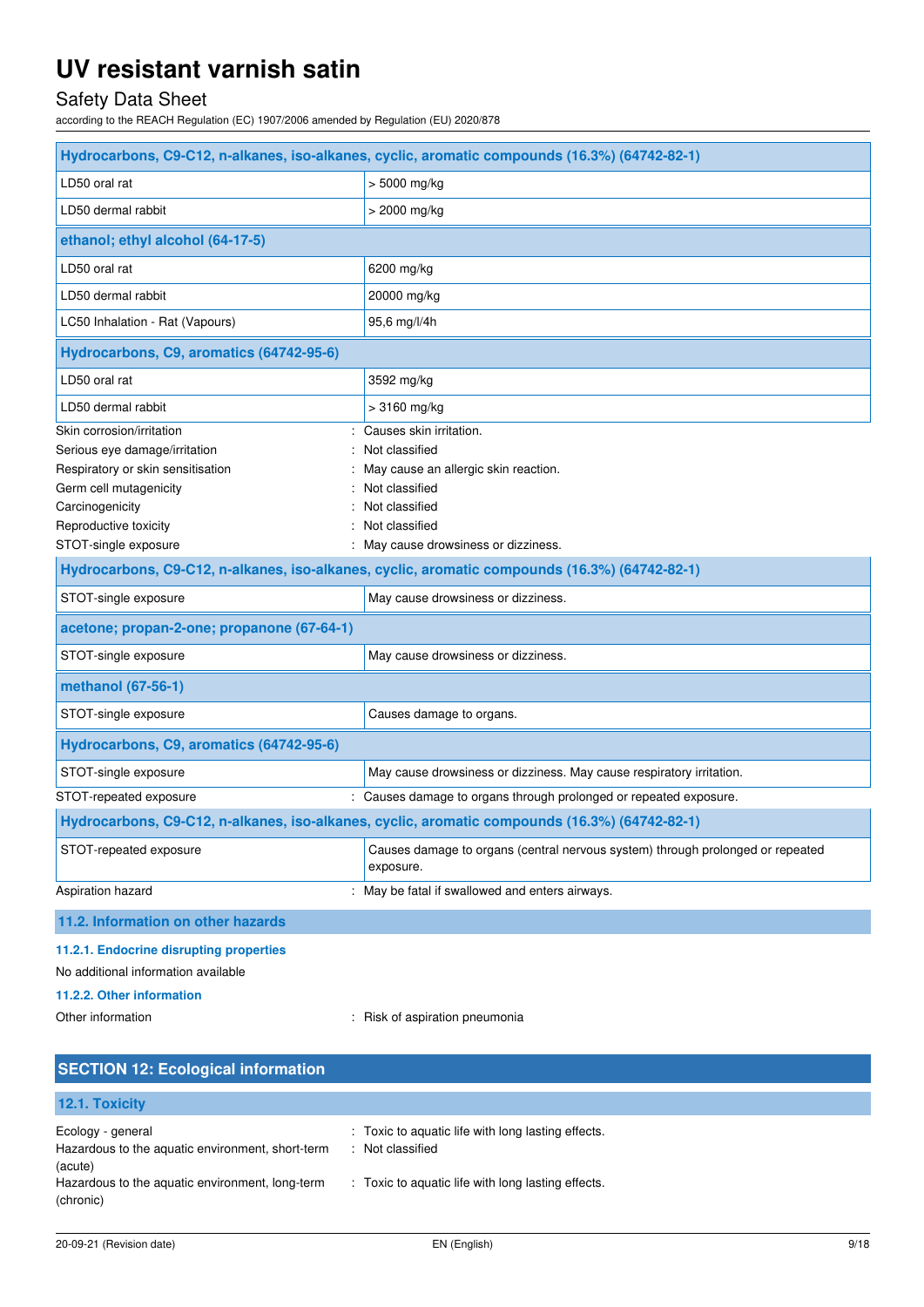# Safety Data Sheet

according to the REACH Regulation (EC) 1907/2006 amended by Regulation (EU) 2020/878

| Hydrocarbons, C9-C12, n-alkanes, iso-alkanes, cyclic, aromatic compounds (16.3%) (64742-82-1)                                                                                                                                                                                                                         |                                            |  |
|-----------------------------------------------------------------------------------------------------------------------------------------------------------------------------------------------------------------------------------------------------------------------------------------------------------------------|--------------------------------------------|--|
| EC50 - Crustacea [1]                                                                                                                                                                                                                                                                                                  | 7,8 g/l                                    |  |
| EC50 - Other aquatic organisms [1]                                                                                                                                                                                                                                                                                    | 3,59 g/l                                   |  |
| ethanol; ethyl alcohol (64-17-5)                                                                                                                                                                                                                                                                                      |                                            |  |
| LC50 - Fish [1]                                                                                                                                                                                                                                                                                                       | 8140 mg/l 48 h                             |  |
| EC50 - Crustacea [1]                                                                                                                                                                                                                                                                                                  | 9268 - 14221 mg/l 48 h                     |  |
| EC50 - Crustacea [2]                                                                                                                                                                                                                                                                                                  | 65 mg/l 72 h                               |  |
| ErC50 algae                                                                                                                                                                                                                                                                                                           | 1450 mg/l 8 d                              |  |
| Hydrocarbons, C9, aromatics (64742-95-6)                                                                                                                                                                                                                                                                              |                                            |  |
| LC50 - Fish [1]                                                                                                                                                                                                                                                                                                       | $9,2$ mg/l                                 |  |
| EC50 - Crustacea [1]                                                                                                                                                                                                                                                                                                  | $3,2$ mg/l                                 |  |
| ErC50 algae                                                                                                                                                                                                                                                                                                           | $2,6 - 2,9$ mg/l                           |  |
| NOEC chronic fish                                                                                                                                                                                                                                                                                                     | 1,23 mg/l                                  |  |
| reaction mass of α-3-(3-(2H-benzotriazol-2-yl)-5-tert-butyl-4-hydroxyphenyl)propionyl-ω-hydroxypoly(oxyethylene) and α-<br>3-(3-(2H-benzotriazol-2-yl)-5-tert-butyl-4-hydroxyphenyl)propionyl-w-3-(3-(2H-benzotriazol-2-yl)-5-tert-butyl-4-<br>hydroxyphenyl)propionyloxypoly(oxyethylene) (104810-47-1, 104810-48-2) |                                            |  |
| LC50 - Fish [1]                                                                                                                                                                                                                                                                                                       | $2,8$ mg/l                                 |  |
| EC50 - Crustacea [1]                                                                                                                                                                                                                                                                                                  | $4$ mg/l                                   |  |
| ErC50 algae                                                                                                                                                                                                                                                                                                           | $> 9$ mg/l                                 |  |
| 12.2. Persistence and degradability                                                                                                                                                                                                                                                                                   |                                            |  |
| <b>UV resistant varnish satin</b>                                                                                                                                                                                                                                                                                     |                                            |  |
| Persistence and degradability                                                                                                                                                                                                                                                                                         | Not established.                           |  |
| ethanol; ethyl alcohol (64-17-5)                                                                                                                                                                                                                                                                                      |                                            |  |
| Biochemical oxygen demand (BOD)                                                                                                                                                                                                                                                                                       | $0.9 - 1.67$ g O <sub>2</sub> /g substance |  |
| BOD (% of ThOD)                                                                                                                                                                                                                                                                                                       | 94 % ThOD                                  |  |
| 12.3. Bioaccumulative potential                                                                                                                                                                                                                                                                                       |                                            |  |
| <b>UV resistant varnish satin</b>                                                                                                                                                                                                                                                                                     |                                            |  |
| Bioaccumulative potential                                                                                                                                                                                                                                                                                             | Not established.                           |  |
| 12.4. Mobility in soil                                                                                                                                                                                                                                                                                                |                                            |  |
| No additional information available                                                                                                                                                                                                                                                                                   |                                            |  |
| 12.5. Results of PBT and vPvB assessment                                                                                                                                                                                                                                                                              |                                            |  |
| <b>UV resistant varnish satin</b>                                                                                                                                                                                                                                                                                     |                                            |  |
| This substance/mixture does not meet the PBT criteria of REACH regulation, annex XIII                                                                                                                                                                                                                                 |                                            |  |
| This substance/mixture does not meet the vPvB criteria of REACH regulation, annex XIII                                                                                                                                                                                                                                |                                            |  |
| 12.6. Endocrine disrupting properties                                                                                                                                                                                                                                                                                 |                                            |  |

No additional information available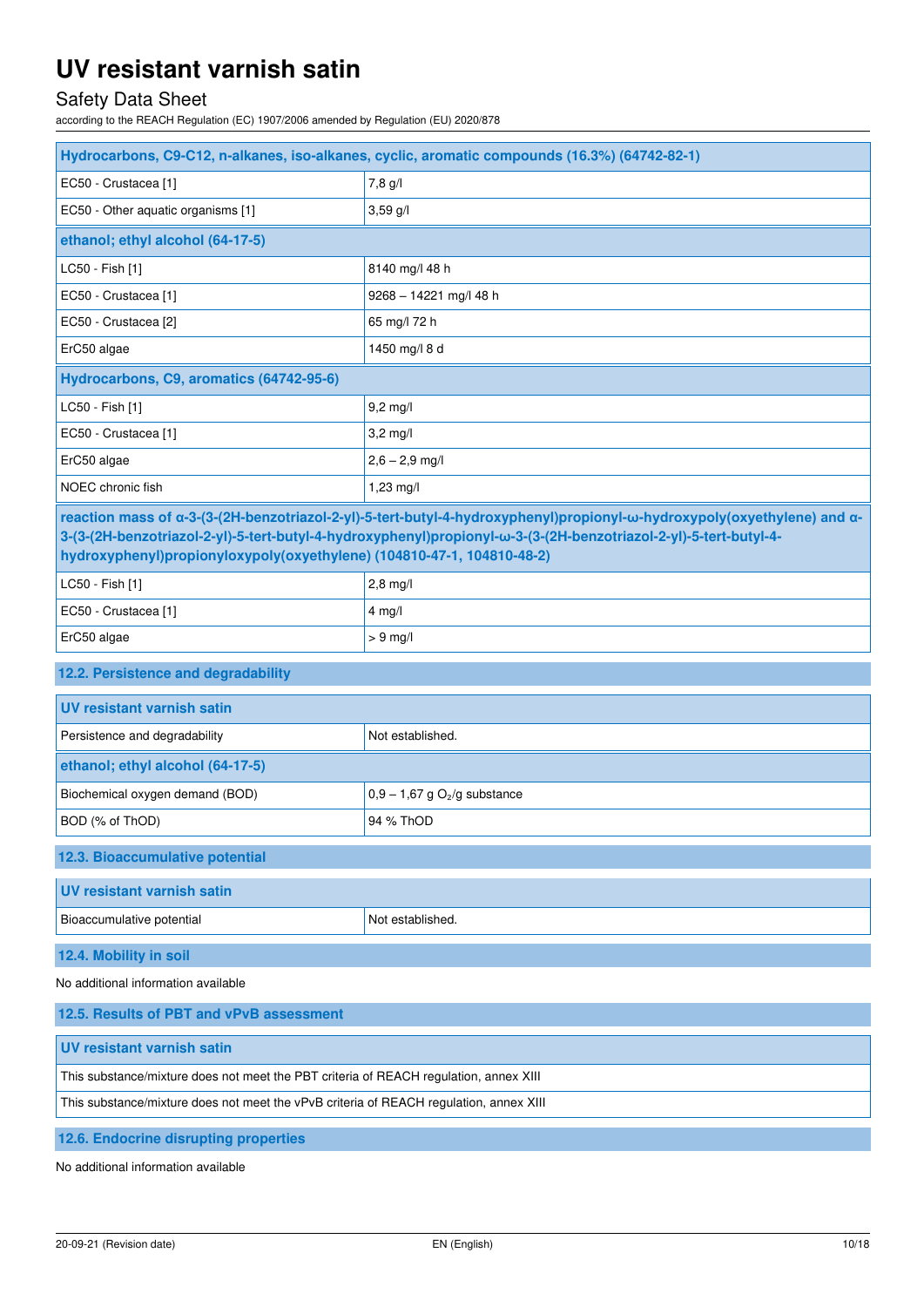# Safety Data Sheet

according to the REACH Regulation (EC) 1907/2006 amended by Regulation (EU) 2020/878

### **12.7. Other adverse effects**

Additional information entity and the environment.

| <b>SECTION 13: Disposal considerations</b>                           |                                                                                                                                                                                                                                                                                                                        |
|----------------------------------------------------------------------|------------------------------------------------------------------------------------------------------------------------------------------------------------------------------------------------------------------------------------------------------------------------------------------------------------------------|
| 13.1. Waste treatment methods                                        |                                                                                                                                                                                                                                                                                                                        |
| Product/Packaging disposal recommendations<br>Additional information | : Dispose in a safe manner in accordance with local/national regulations.<br>: Handle empty containers with care because residual vapours are flammable. Empty<br>containers should be taken for recycle, recovery or waste in accordance with local<br>regulation. Flammable vapours may accumulate in the container. |
| Ecology - waste materials                                            | : Avoid release to the environment.                                                                                                                                                                                                                                                                                    |

# **SECTION 14: Transport information**

| In accordance with ADR / IMDG / IATA / ADN / RID                                                                                                                                                                     |                                                                                                                                                                                                               |                                                                                                                                                                                 |                                                                                                                                                                                                    |                                                                                                                                                                                                    |
|----------------------------------------------------------------------------------------------------------------------------------------------------------------------------------------------------------------------|---------------------------------------------------------------------------------------------------------------------------------------------------------------------------------------------------------------|---------------------------------------------------------------------------------------------------------------------------------------------------------------------------------|----------------------------------------------------------------------------------------------------------------------------------------------------------------------------------------------------|----------------------------------------------------------------------------------------------------------------------------------------------------------------------------------------------------|
| <b>ADR</b>                                                                                                                                                                                                           | <b>IMDG</b>                                                                                                                                                                                                   | <b>IATA</b>                                                                                                                                                                     | <b>ADN</b>                                                                                                                                                                                         | <b>RID</b>                                                                                                                                                                                         |
| 14.1. UN number or ID number                                                                                                                                                                                         |                                                                                                                                                                                                               |                                                                                                                                                                                 |                                                                                                                                                                                                    |                                                                                                                                                                                                    |
| <b>UN 1263</b>                                                                                                                                                                                                       | <b>UN 1263</b>                                                                                                                                                                                                | <b>UN 1263</b>                                                                                                                                                                  | <b>UN 1263</b>                                                                                                                                                                                     | <b>UN 1263</b>                                                                                                                                                                                     |
| 14.2. UN proper shipping name                                                                                                                                                                                        |                                                                                                                                                                                                               |                                                                                                                                                                                 |                                                                                                                                                                                                    |                                                                                                                                                                                                    |
| PAINT / PAINT RELATED<br>MATERIAL (CONTAINS;<br>Hydrocarbons, C9-C12, n-<br>alkanes, iso-alkanes, cyclic,<br>aromatic compounds (2-<br>$25\%)$                                                                       | <b>PAINT RELATED</b><br>MATERIAL (CONTAINS;<br>Hydrocarbons, C9-C12, n-<br>alkanes, iso-alkanes, cyclic,<br>aromatic compounds (2-<br>25%)                                                                    | Paint (CONTAINS;<br>Hydrocarbons, C9-C12, n-<br>alkanes, iso-alkanes, cyclic,<br>aromatic compounds (2-<br>25%)                                                                 | <b>PAINT RELATED</b><br>MATERIAL (CONTAINS;<br>Hydrocarbons, C9-C12, n-<br>alkanes, iso-alkanes, cyclic,<br>aromatic compounds (2-<br>25%)                                                         | PAINT RELATED<br>MATERIAL (CONTAINS;<br>Hydrocarbons, C9-C12, n-<br>alkanes, iso-alkanes, cyclic,<br>aromatic compounds (2-<br>$25\%)$                                                             |
| <b>Transport document description</b>                                                                                                                                                                                |                                                                                                                                                                                                               |                                                                                                                                                                                 |                                                                                                                                                                                                    |                                                                                                                                                                                                    |
| UN 1263 PAINT / PAINT<br><b>RELATED MATERIAL</b><br>(CONTAINS;<br>Hydrocarbons, C9-C12, n-<br>alkanes, iso-alkanes, cyclic,<br>aromatic compounds (2-<br>25%)), 3, II, (D/E),<br>ENVIRONMENTALLY<br><b>HAZARDOUS</b> | UN 1263 PAINT RELATED<br>MATERIAL (CONTAINS;<br>Hydrocarbons, C9-C12, n-<br>alkanes, iso-alkanes, cyclic,<br>aromatic compounds (2-<br>25%)), 3, II, MARINE<br>POLLUTANT/ENVIRONME<br><b>NTALLY HAZARDOUS</b> | UN 1263 Paint (CONTAINS<br>; Hydrocarbons, C9-C12, n-<br>alkanes, iso-alkanes, cyclic,<br>aromatic compounds (2-<br>25%)), 3, II,<br><b>ENVIRONMENTALLY</b><br><b>HAZARDOUS</b> | UN 1263 PAINT RELATED<br>MATERIAL (CONTAINS;<br>Hydrocarbons, C9-C12, n-<br>alkanes, iso-alkanes, cyclic,<br>aromatic compounds (2-<br>25%)), 3, II,<br><b>ENVIRONMENTALLY</b><br><b>HAZARDOUS</b> | UN 1263 PAINT RELATED<br>MATERIAL (CONTAINS;<br>Hydrocarbons, C9-C12, n-<br>alkanes, iso-alkanes, cyclic,<br>aromatic compounds (2-<br>25%)), 3, II,<br><b>ENVIRONMENTALLY</b><br><b>HAZARDOUS</b> |
| 14.3. Transport hazard class(es)                                                                                                                                                                                     |                                                                                                                                                                                                               |                                                                                                                                                                                 |                                                                                                                                                                                                    |                                                                                                                                                                                                    |
| 3                                                                                                                                                                                                                    | 3                                                                                                                                                                                                             | 3                                                                                                                                                                               | 3                                                                                                                                                                                                  | 3                                                                                                                                                                                                  |
|                                                                                                                                                                                                                      |                                                                                                                                                                                                               |                                                                                                                                                                                 |                                                                                                                                                                                                    |                                                                                                                                                                                                    |
| 14.4. Packing group                                                                                                                                                                                                  |                                                                                                                                                                                                               |                                                                                                                                                                                 |                                                                                                                                                                                                    |                                                                                                                                                                                                    |
| $\mathsf{II}$                                                                                                                                                                                                        | $\mathbf{H}$                                                                                                                                                                                                  | $\mathbf{I}$                                                                                                                                                                    | $\mathbf{H}$                                                                                                                                                                                       | $\mathbf{II}$                                                                                                                                                                                      |
| <b>14.5. Environmental hazards</b>                                                                                                                                                                                   |                                                                                                                                                                                                               |                                                                                                                                                                                 |                                                                                                                                                                                                    |                                                                                                                                                                                                    |
| Dangerous for the<br>environment: Yes                                                                                                                                                                                | Dangerous for the<br>environment: Yes<br>Marine pollutant: Yes                                                                                                                                                | Dangerous for the<br>environment: Yes                                                                                                                                           | Dangerous for the<br>environment: Yes                                                                                                                                                              | Dangerous for the<br>environment: Yes                                                                                                                                                              |
| No supplementary information available                                                                                                                                                                               |                                                                                                                                                                                                               |                                                                                                                                                                                 |                                                                                                                                                                                                    |                                                                                                                                                                                                    |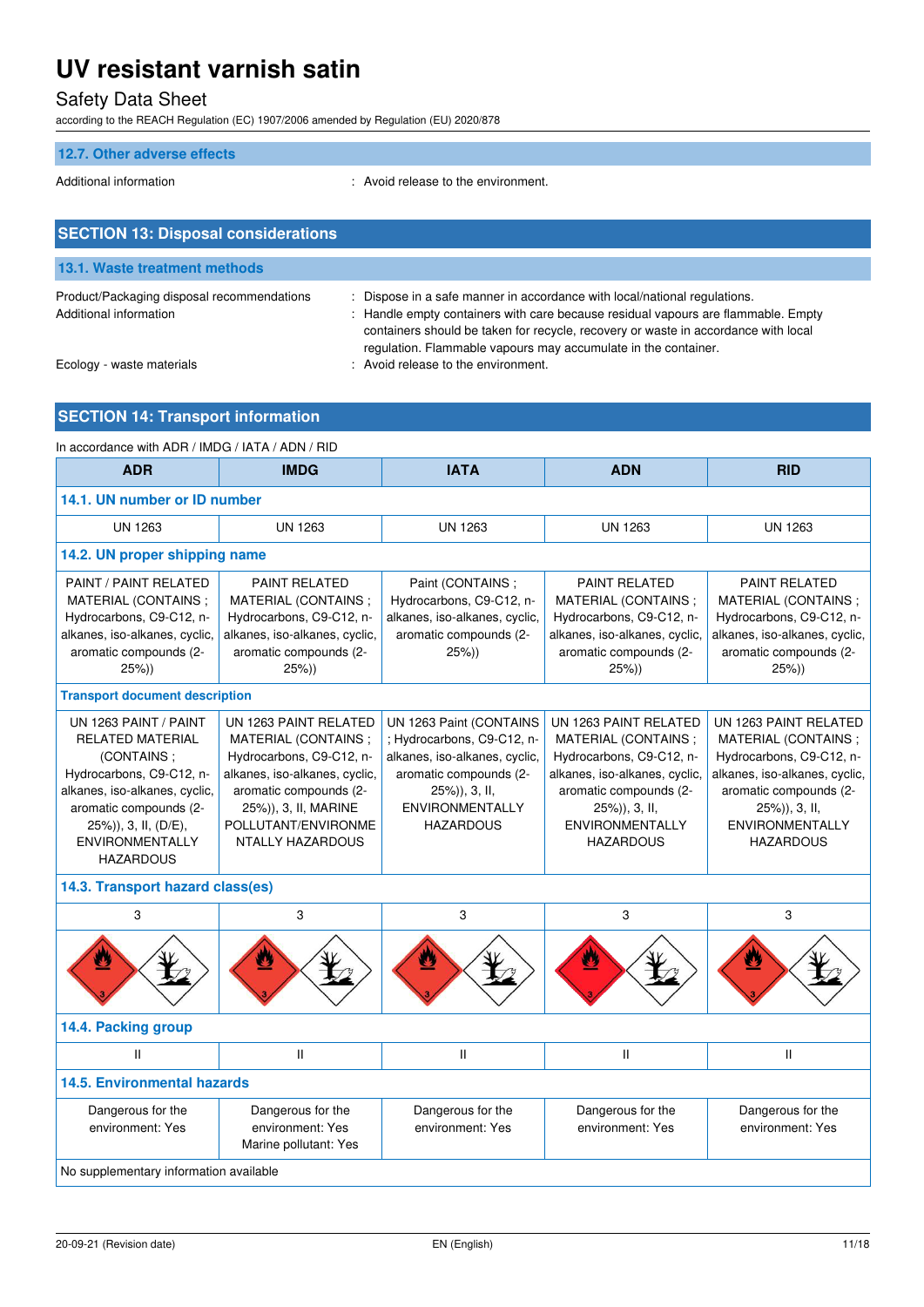# Safety Data Sheet

according to the REACH Regulation (EC) 1907/2006 amended by Regulation (EU) 2020/878

### **14.6. Special precautions for user**

#### **Overland transport**

| Classification code (ADR)                                                     | : F1                                                                |
|-------------------------------------------------------------------------------|---------------------------------------------------------------------|
| Special provisions (ADR)                                                      | 163, 367, 640D, 650                                                 |
| Limited quantities (ADR)                                                      | 5 <sub>l</sub>                                                      |
| Excepted quantities (ADR)                                                     | E2                                                                  |
| Packing instructions (ADR)                                                    | : P001, IBC02, R001                                                 |
| Special packing provisions (ADR)                                              | PP <sub>1</sub>                                                     |
| Mixed packing provisions (ADR)                                                | MP19                                                                |
| Portable tank and bulk container instructions (ADR)                           | : T4                                                                |
| Portable tank and bulk container special provisions : TP1, TP8, TP28<br>(ADR) |                                                                     |
| Tank code (ADR)                                                               | : LGBF                                                              |
| Vehicle for tank carriage                                                     | FL                                                                  |
| Transport category (ADR)                                                      | 2                                                                   |
| Special provisions for carriage - Operation (ADR)                             | S <sub>2</sub> , S <sub>20</sub>                                    |
| Hazard identification number (Kemler No.)                                     | 33                                                                  |
| Orange plates                                                                 | <b>33</b>                                                           |
|                                                                               | 1263                                                                |
| Tunnel restriction code (ADR)                                                 | ÷<br>D/E                                                            |
| Transport by sea                                                              |                                                                     |
| Special provisions (IMDG)                                                     | : 163,367                                                           |
| Limited quantities (IMDG)                                                     | 5 L                                                                 |
| Excepted quantities (IMDG)                                                    | : E2                                                                |
| Packing instructions (IMDG)                                                   | : P001                                                              |
| Special packing provisions (IMDG)                                             | : PP1                                                               |
| IBC packing instructions (IMDG)                                               | $\therefore$ IBC02                                                  |
| Tank instructions (IMDG)                                                      | : T4                                                                |
| Tank special provisions (IMDG)                                                | TP1, TP8, TP28                                                      |
| EmS-No. (Fire)                                                                | : F-E                                                               |
| EmS-No. (Spillage)                                                            | $S-E$                                                               |
| Stowage category (IMDG)                                                       | : B                                                                 |
| Properties and observations (IMDG)<br>MFAG-No                                 | : Miscibility with water depends upon the composition.<br>: 127,128 |
| Air transport                                                                 |                                                                     |
| PCA Excepted quantities (IATA)                                                | : E2                                                                |
| PCA Limited quantities (IATA)                                                 | Y341                                                                |
| PCA limited quantity max net quantity (IATA)                                  | 1L                                                                  |
| PCA packing instructions (IATA)                                               | 353                                                                 |
| PCA max net quantity (IATA)                                                   | : 5L                                                                |
| CAO packing instructions (IATA)                                               | : 364                                                               |
| CAO max net quantity (IATA)                                                   | : 60L                                                               |
| Special provisions (IATA)                                                     | : A3, A72, A192                                                     |
| ERG code (IATA)                                                               | : 3L                                                                |
| Inland waterway transport                                                     |                                                                     |
| Classification code (ADN)                                                     | : F1                                                                |
| Special provisions (ADN)                                                      | : 163, 367, 640C, 650                                               |
| Limited quantities (ADN)                                                      | : 5 L                                                               |
| Excepted quantities (ADN)                                                     | E2                                                                  |
| Equipment required (ADN)                                                      | $:$ PP, EX, A                                                       |
| Ventilation (ADN)                                                             | : VE01                                                              |
| Number of blue cones/lights (ADN)                                             | $\therefore$ 1                                                      |
| <b>Rail transport</b>                                                         |                                                                     |
| Classification code (RID)                                                     | $:$ F1                                                              |
| Special provisions (RID)                                                      | 163, 367, 640C, 650                                                 |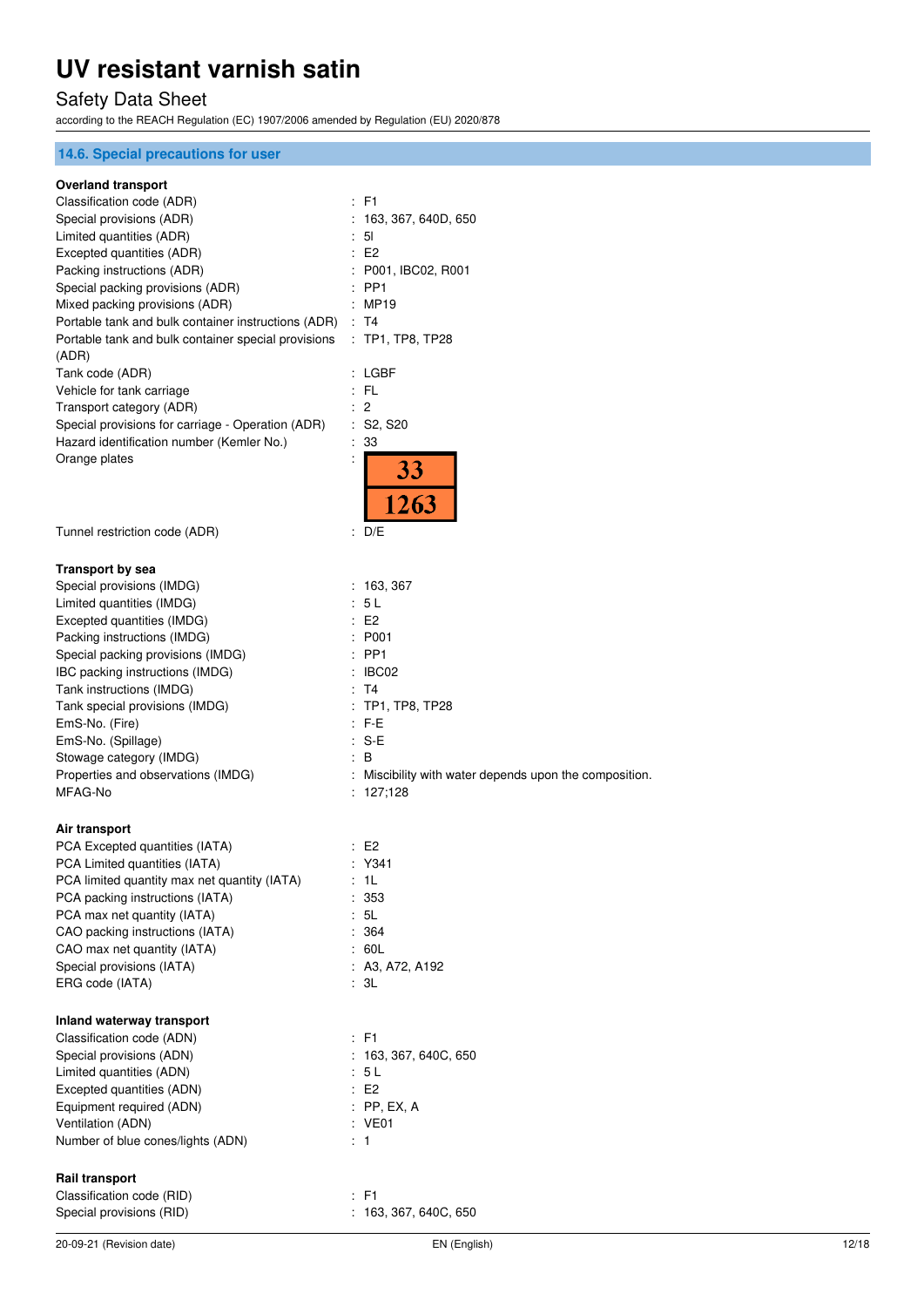### Safety Data Sheet

according to the REACH Regulation (EC) 1907/2006 amended by Regulation (EU) 2020/878

| Excepted quantities (RID)<br>Packing instructions (RID)<br>Special packing provisions (RID)<br>Mixed packing provisions (RID)             | $E^2$<br>: P <sub>001</sub><br>$:$ PP1<br>: MP19 |
|-------------------------------------------------------------------------------------------------------------------------------------------|--------------------------------------------------|
| Portable tank and bulk container instructions (RID)<br>Portable tank and bulk container special provisions<br>(RID)                       | : T4<br>$:$ TP1, TP8, TP28<br>: L1.5BN           |
| Tank codes for RID tanks (RID)<br>Transport category (RID)<br>Colis express (express parcels) (RID)<br>Hazard identification number (RID) | $\cdot$ 2<br>: CE7<br>: 33                       |

**14.7. Maritime transport in bulk according to IMO instruments** 

Not applicable

### **SECTION 15: Regulatory information**

**15.1. Safety, health and environmental regulations/legislation specific for the substance or mixture** 

#### **15.1.1. EU-Regulations**

| <b>EU restriction list (REACH Annex XVII)</b> |                                                                                                                                                                                                                                                                                                                                                                                                                                                                                                  |  |
|-----------------------------------------------|--------------------------------------------------------------------------------------------------------------------------------------------------------------------------------------------------------------------------------------------------------------------------------------------------------------------------------------------------------------------------------------------------------------------------------------------------------------------------------------------------|--|
| <b>Reference code</b>                         | <b>Applicable on</b>                                                                                                                                                                                                                                                                                                                                                                                                                                                                             |  |
| 3(a)                                          | UV resistant varnish satin; Hydrocarbons, C9-C12, n-alkanes, iso-alkanes, cyclic, aromatic compounds (16.3%);<br>acetone; propan-2-one; propanone; ethanol; ethyl alcohol; methanol; Hydrocarbons, C9, aromatics                                                                                                                                                                                                                                                                                 |  |
| 3(b)                                          | UV resistant varnish satin; Hydrocarbons, C9-C12, n-alkanes, iso-alkanes, cyclic, aromatic compounds (16.3%);<br>acetone; propan-2-one; propanone; methanol; Hydrocarbons, C9, aromatics; reaction mass of $\alpha$ -3-(3-(2H-<br>benzotriazol-2-yl)-5-tert-butyl-4-hydroxyphenyl)propionyl-ω-hydroxypoly(oxyethylene) and α-3-(3-(2H-benzotriazol-2-<br>yl)-5-tert-butyl-4-hydroxyphenyl)propionyl-ω-3-(3-(2H-benzotriazol-2-yl)-5-tert-butyl-4-<br>hydroxyphenyl)propionyloxypoly(oxyethylene) |  |
| 3(c)                                          | UV resistant varnish satin; Hydrocarbons, C9-C12, n-alkanes, iso-alkanes, cyclic, aromatic compounds (16.3%);<br>Hydrocarbons, C9, aromatics; reaction mass of a-3-(3-(2H-benzotriazol-2-yl)-5-tert-butyl-4-hydroxyphenyl)propionyl-<br>ω-hydroxypoly(oxyethylene) and α-3-(3-(2H-benzotriazol-2-yl)-5-tert-butyl-4-hydroxyphenyl)propionyl-ω-3-(3-(2H-<br>benzotriazol-2-yl)-5-tert-butyl-4-hydroxyphenyl)propionyloxypoly(oxyethylene)                                                         |  |
| 40.                                           | UV resistant varnish satin; Hydrocarbons, C9-C12, n-alkanes, iso-alkanes, cyclic, aromatic compounds (16.3%);<br>acetone; propan-2-one; propanone ; ethanol; ethyl alcohol; methanol; Hydrocarbons, C9, aromatics                                                                                                                                                                                                                                                                                |  |
| 69.                                           | methanol                                                                                                                                                                                                                                                                                                                                                                                                                                                                                         |  |

Contains no substance on the REACH candidate list

Contains no REACH Annex XIV substances

Contains no substance subject to Regulation (EU) No 649/2012 of the European Parliament and of the Council of 4 July 2012 concerning the export and import of hazardous chemicals.

Contains no substance subject to Regulation (EU) No 2019/1021 of the European Parliament and of the Council of 20 June 2019 on persistent organic pollutants

Contains substance subject to Regulation (EU) 2019/1148 of the European Parliament and of the Council of 20 June 2019 on the marketing and use of explosives precursors.

ANNEX II REPORTABLE EXPLOSIVES PRECURSORS

List of substances on their own or in mixtures or in substances for which suspicious transactions and significant disappearances and thefts are to be reported to the relevant national contact point within 24 hours.

| <b>Name</b> | <b>CAS-No.</b> | <b>Combined</b><br><b>Nomenclature</b><br>  code (CN) | Combined Nomenclature code for mixture without<br>constituents which would determine classification under<br>another CN code |
|-------------|----------------|-------------------------------------------------------|------------------------------------------------------------------------------------------------------------------------------|
| Acetone     | 67-64-1        | 2914 11 00                                            | ex 3824 99 92                                                                                                                |

Please see https://ec.europa.eu/home-affairs/system/files/2021-05/list\_of\_competent\_authorities\_and\_national\_contact\_points\_en.pdf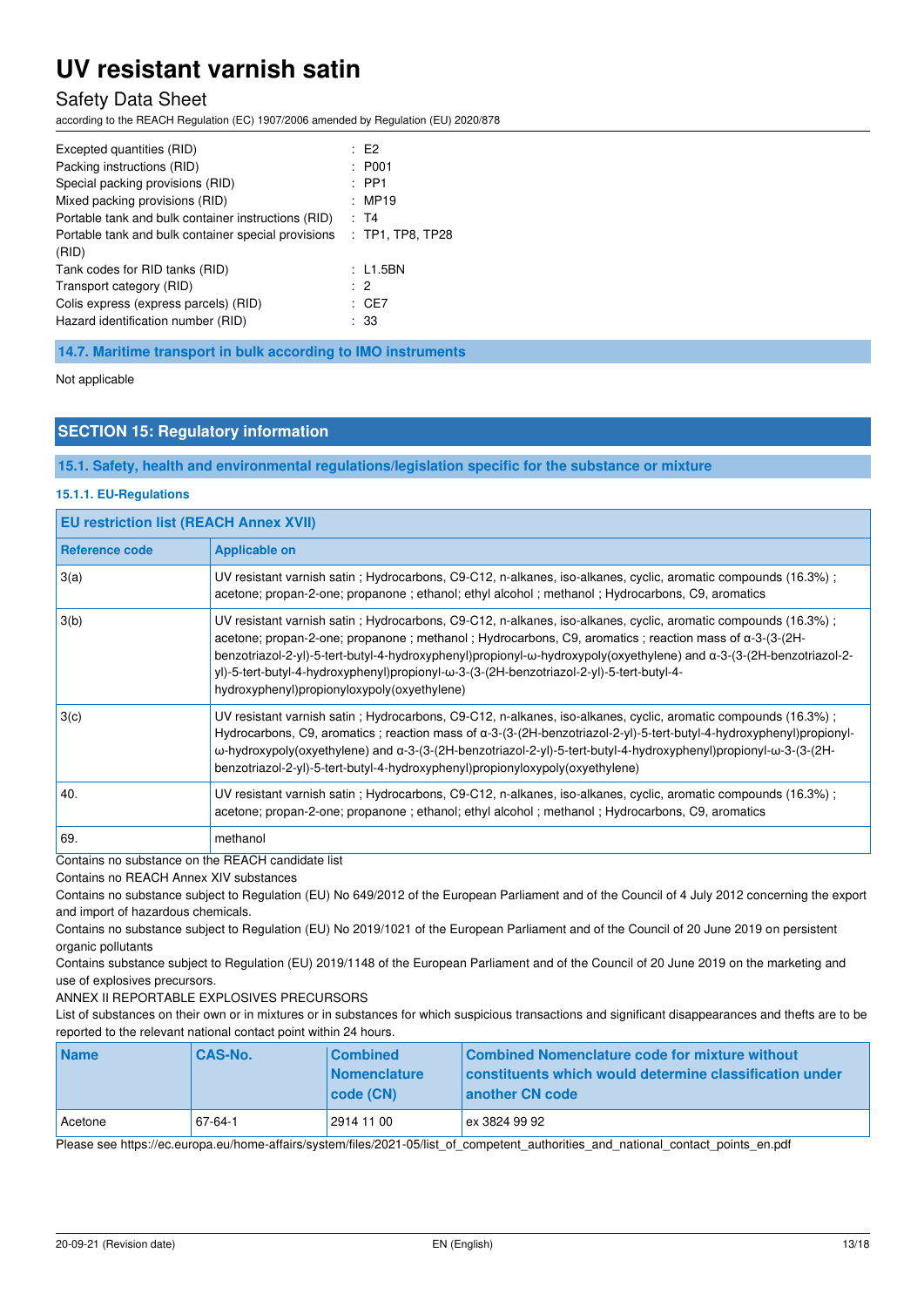# Safety Data Sheet

according to the REACH Regulation (EC) 1907/2006 amended by Regulation (EU) 2020/878

#### **Directive 2012/18/EU (SEVESO III)**

| <b>Seveso III Part I (Categories of dangerous substances)</b>                                                                                                                                                                                                                                                                                                              | <b>Qualifying quantity (tonnes)</b> |                   |  |
|----------------------------------------------------------------------------------------------------------------------------------------------------------------------------------------------------------------------------------------------------------------------------------------------------------------------------------------------------------------------------|-------------------------------------|-------------------|--|
|                                                                                                                                                                                                                                                                                                                                                                            | <b>Lower-tier</b>                   | <b>Upper-tier</b> |  |
| <b>P5a FLAMMABLE LIQUIDS</b><br>- Flammable liquids, Category 1, or<br>- Flammable liquids Category 2 or 3 maintained at a temperature above their boiling<br>point, or<br>— Other liquids with a flash point $\leq 60$ °C, maintained at a temperature above their boiling<br>point                                                                                       | 10                                  | 50                |  |
| <b>P5b FLAMMABLE LIQUIDS</b><br>- Flammable liquids Category 2 or 3 where particular processing conditions, such as high<br>pressure or high temperature, may create major-accident hazards, or<br>— Other liquids with a flash point $\leq 60$ °C where particular processing conditions, such as<br>high pressure or high temperature, may create major-accident hazards | 50                                  | 200               |  |
| <b>P5c FLAMMABLE LIQUIDS</b><br>Flammable liquids, Categories 2 or 3 not covered by P5a and P5b                                                                                                                                                                                                                                                                            | 5000                                | 50000             |  |
| E2 Hazardous to the Aquatic Environment in Category Chronic 2                                                                                                                                                                                                                                                                                                              | 200                                 | 500               |  |

#### **15.1.2. National regulations**

| <b>Netherlands</b>                                      |                                                                                                                          |
|---------------------------------------------------------|--------------------------------------------------------------------------------------------------------------------------|
| SZW-lijst van kankerverwekkende stoffen                 | : Hydrocarbons, C9-C12, n-alkanes, iso-alkanes, cyclic, aromatic compounds<br>(16.3%), ethanol; ethyl alcohol are listed |
| SZW-lijst van mutagene stoffen                          | : Hydrocarbons, C9-C12, n-alkanes, iso-alkanes, cyclic, aromatic compounds (16.3%) is<br>listed                          |
| SZW-lijst van reprotoxische stoffen – Borstvoeding      | : ethanol; ethyl alcohol is listed                                                                                       |
| SZW-lijst van reprotoxische stoffen -<br>Vruchtbaarheid | : ethanol; ethyl alcohol is listed                                                                                       |
| SZW-lijst van reprotoxische stoffen - Ontwikkeling      | : ethanol; ethyl alcohol is listed                                                                                       |

**15.2. Chemical safety assessment** 

No chemical safety assessment has been carried out

## **SECTION 16: Other information**

| Indication of changes |                                                                    |               |                 |
|-----------------------|--------------------------------------------------------------------|---------------|-----------------|
| <b>Section</b>        | <b>Changed item</b>                                                | <b>Change</b> | <b>Comments</b> |
|                       | Indication of changes                                              | Added         |                 |
|                       | Revision date                                                      | Modified      |                 |
|                       | Supersedes                                                         | Modified      |                 |
|                       | SDS EU format                                                      | Modified      |                 |
| 2.1                   | Classification according to Regulation (EC)<br>No. 1272/2008 [CLP] | Modified      |                 |
| 2.1                   | Adverse physicochemical, human health and<br>environmental effects | Modified      |                 |
| 2.2                   | Hazard statements (CLP)                                            | Modified      |                 |
| 2.2                   | Precautionary statements (CLP)                                     | Modified      |                 |
| 4.1                   | First-aid measures after eye contact                               | Modified      |                 |
| 4.1                   | First-aid measures after skin contact                              | Modified      |                 |
| 4.1                   | First-aid measures general                                         | Modified      |                 |
| 4.2                   | Symptoms/effects after skin contact                                | Modified      |                 |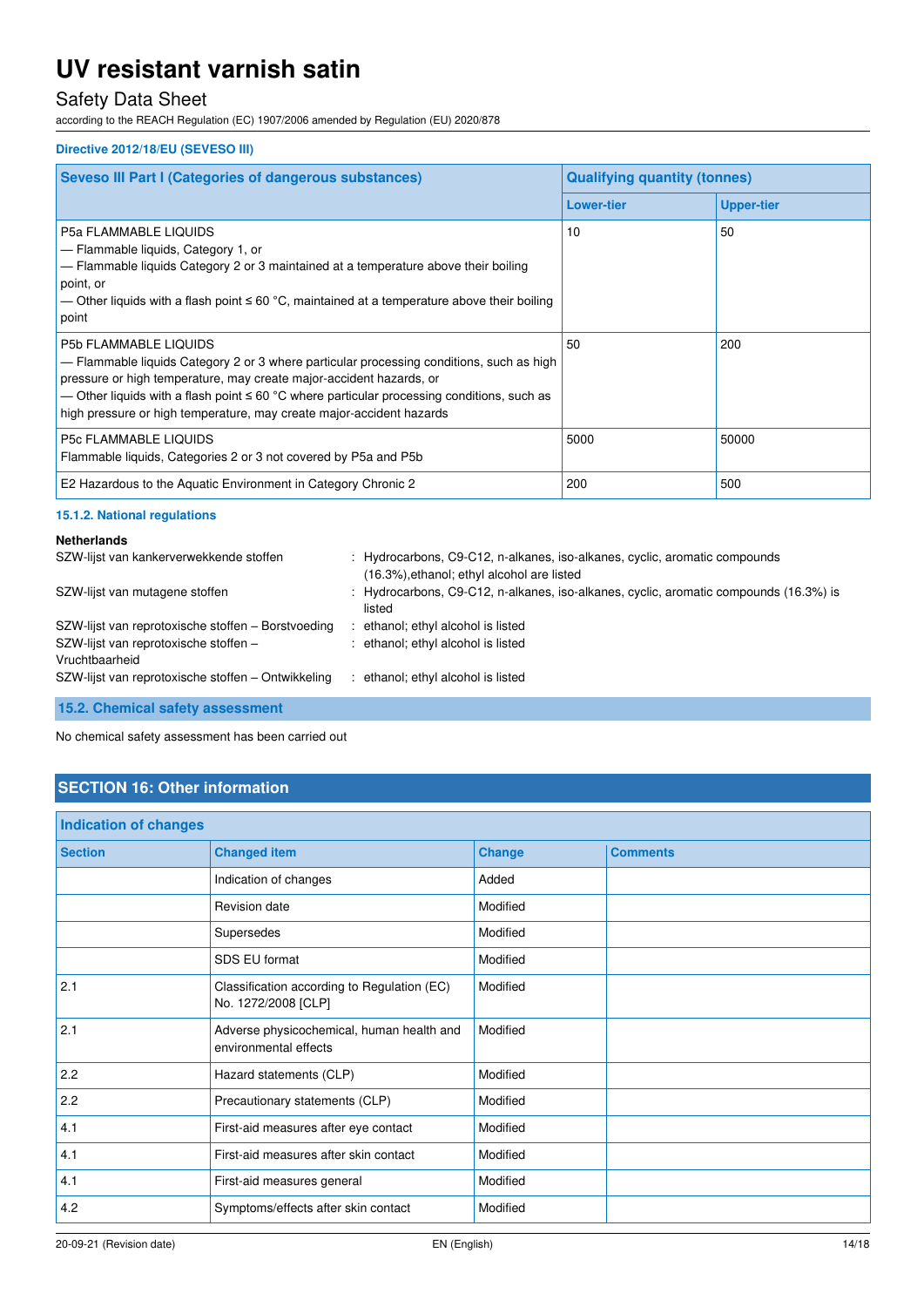# Safety Data Sheet

according to the REACH Regulation (EC) 1907/2006 amended by Regulation (EU) 2020/878

| <b>Indication of changes</b> |                                                     |               |                 |
|------------------------------|-----------------------------------------------------|---------------|-----------------|
| <b>Section</b>               | <b>Changed item</b>                                 | <b>Change</b> | <b>Comments</b> |
| 5.1                          | Suitable extinguishing media                        | Modified      |                 |
| 5.2                          | Hazardous decomposition products in case of<br>fire | Modified      |                 |
| 5.3                          | Protection during firefighting                      | Modified      |                 |
| 5.3                          | Firefighting instructions                           | Added         |                 |
| 6.1                          | Protective equipment                                | Modified      |                 |
| 6.1                          | Emergency procedures                                | Added         |                 |
| 6.1                          | <b>Emergency procedures</b>                         | Modified      |                 |
| 6.2                          | Environmental precautions                           | Modified      |                 |
| 6.3                          | Methods for cleaning up                             | Modified      |                 |
| 6.4                          | Reference to other sections (8, 13)                 | Modified      |                 |
| 7.1                          | Hygiene measures                                    | Modified      |                 |
| 7.1                          | Precautions for safe handling                       | Modified      |                 |
| 7.2                          | Storage conditions                                  | Modified      |                 |
| 8.2                          | Other information                                   | Modified      |                 |
| 8.2                          | Personal protective equipment                       | Modified      |                 |
| 8.2                          | Respiratory protection                              | Modified      |                 |
| 8.2                          | Skin and body protection                            | Modified      |                 |
| 10.1                         | Reactivity                                          | Modified      |                 |
| 10.3                         | Possibility of hazardous reactions                  |               |                 |
| 10.4                         | Conditions to avoid                                 | Modified      |                 |
| 12.2                         | Persistence and degradability                       | Added         |                 |
| 12.3                         | Bioaccumulative potential                           | Added         |                 |
| 13.1                         | Additional information                              | Modified      |                 |
| 13.1                         | Waste disposal recommendations                      | Added         |                 |
| 15.1                         | <b>REACH Annex XVII</b>                             | Added         |                 |
| 16                           | Abbreviations and acronyms                          | Modified      |                 |
| 16                           | Data sources                                        |               |                 |

| <b>Abbreviations and acronyms:</b> |                                                                                     |  |  |
|------------------------------------|-------------------------------------------------------------------------------------|--|--|
| <b>ADR</b>                         | European Agreement concerning the International Carriage of Dangerous Goods by Road |  |  |
| <b>ATE</b>                         | <b>Acute Toxicity Estimate</b>                                                      |  |  |
| <b>CAS</b>                         | CAS (Chemical Abstracts Service) number                                             |  |  |
| <b>CLP</b>                         | Classification Labelling Packaging Regulation; Regulation (EC) No 1272/2008         |  |  |
|                                    | CMR: Carcinogeen, Mutageen, Reprotoxisch                                            |  |  |
|                                    | <b>CSA: Chemical Safety Assessment</b>                                              |  |  |
|                                    | <b>CSR: Chemical Safety Report</b>                                                  |  |  |
| <b>DNEL</b>                        | Derived-No Effect Level                                                             |  |  |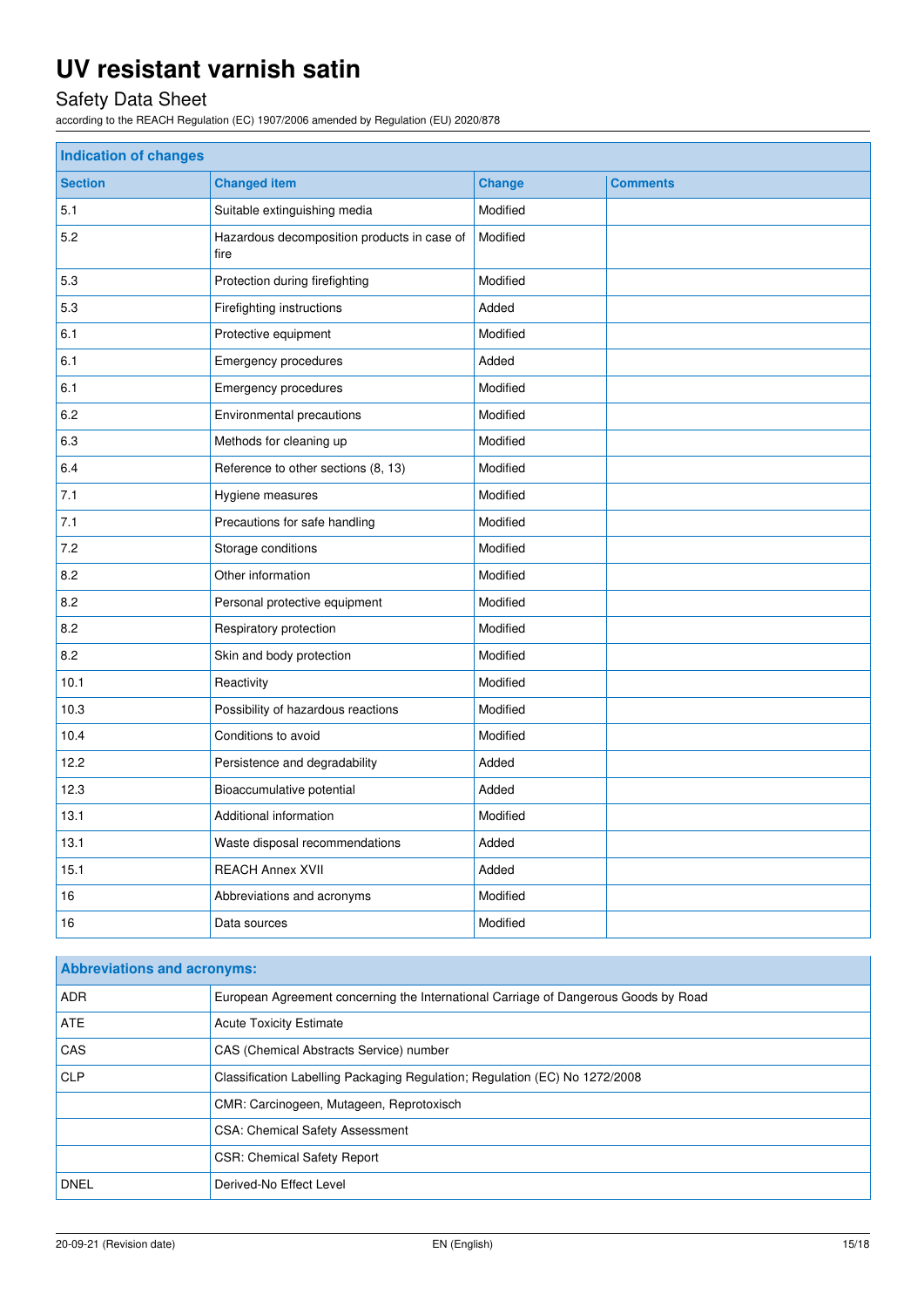### Safety Data Sheet

according to the REACH Regulation (EC) 1907/2006 amended by Regulation (EU) 2020/878

| <b>Abbreviations and acronyms:</b> |                                                                                                                                                                                        |  |  |
|------------------------------------|----------------------------------------------------------------------------------------------------------------------------------------------------------------------------------------|--|--|
|                                    | EC50: Median Effective Concentration (required to induce a 50% effect)                                                                                                                 |  |  |
|                                    | EINECS: European Inventory of Existing Commercial Chemical Substances                                                                                                                  |  |  |
|                                    | GHS: Globally Harmonized System of Classification and Labelling of Chemicals                                                                                                           |  |  |
|                                    | IATA: International Air Transport Association                                                                                                                                          |  |  |
|                                    | IMDG: International Maritime Code for Dangerous Goods                                                                                                                                  |  |  |
|                                    | LC50: Lethal concentration, 50 percent                                                                                                                                                 |  |  |
|                                    | LD50: Lethal dose, 50 percent                                                                                                                                                          |  |  |
| <b>PBT</b>                         | Persistent Bioaccumulative Toxic                                                                                                                                                       |  |  |
|                                    | PNEC: Predicted No Effect Concentration (for environment)                                                                                                                              |  |  |
|                                    | REACH: Registration, Evaluation and Authorisation of Chemical substances                                                                                                               |  |  |
|                                    | RID: Règlement international concernant le transport des marchandises dangereuses par chemin de fer (Regulations<br>Concerning the International Transport of Dangerous Goods by Rail) |  |  |
|                                    | SVHC: Substances of Very High Concern                                                                                                                                                  |  |  |
| vPvB                               | Very Persistent and Very Bioaccumulative                                                                                                                                               |  |  |
| <b>SDS</b>                         | Safety Data Sheet                                                                                                                                                                      |  |  |
| <b>CLP</b>                         | Classification Labelling Packaging Regulation; Regulation (EC) No 1272/2008                                                                                                            |  |  |
| <b>REACH</b>                       | Registration, Evaluation, Authorisation and Restriction of Chemicals Regulation (EC) No 1907/2006                                                                                      |  |  |
| <b>PBT</b>                         | Persistent Bioaccumulative Toxic                                                                                                                                                       |  |  |
| vPvB                               | Very Persistent and Very Bioaccumulative                                                                                                                                               |  |  |
| ADN                                | European Agreement concerning the International Carriage of Dangerous Goods by Inland Waterways                                                                                        |  |  |
| ADR                                | European Agreement concerning the International Carriage of Dangerous Goods by Road                                                                                                    |  |  |
| <b>IATA</b>                        | International Air Transport Association                                                                                                                                                |  |  |
| <b>IMDG</b>                        | International Maritime Dangerous Goods                                                                                                                                                 |  |  |
| <b>RID</b>                         | Regulations concerning the International Carriage of Dangerous Goods by Rail                                                                                                           |  |  |
| LC50                               | Median lethal concentration                                                                                                                                                            |  |  |
| LD50                               | Median lethal dose                                                                                                                                                                     |  |  |
| CAS                                | CAS (Chemical Abstracts Service) number                                                                                                                                                |  |  |
|                                    | EG-nr.: EINECS- en ELINCS-number                                                                                                                                                       |  |  |
|                                    | EINECS: European Inventory of Existing Commercial Substances                                                                                                                           |  |  |
|                                    | OEL: Occupational Exposure Limit                                                                                                                                                       |  |  |

Data sources **1997/2006** : ECHA (European Chemicals Agency). according to Regulation (EC) No. 1907/2006 (REACH) with its amendment Regulation (EU) 2020/878.

Other information  $\qquad \qquad$ : REACH Disclaimer:

This information is based on current knowledge. Consistency of data in the SDS with CSR is considered, as far as the information is available at the time of compilation (cfr Revision date and Version number). DISCLAIMER OF LIABILITY The information in this SDS was obtained from sources which we believe are reliable. However, the information is provided without any warranty, express or implied, regarding its correctness. The conditions or methods of handling, storage, use or disposal of the product are beyond our control and may be beyond our knowledge. For this and other reasons, we do not assume responsibility and expressly disclaim liability for loss, damage or expense arising out of or in any way connected with the handling, storage, use or disposal of the product. This SDS was prepared and is to be used only for this product. If the product is used as a component in another product, this SDS information may not be applicable.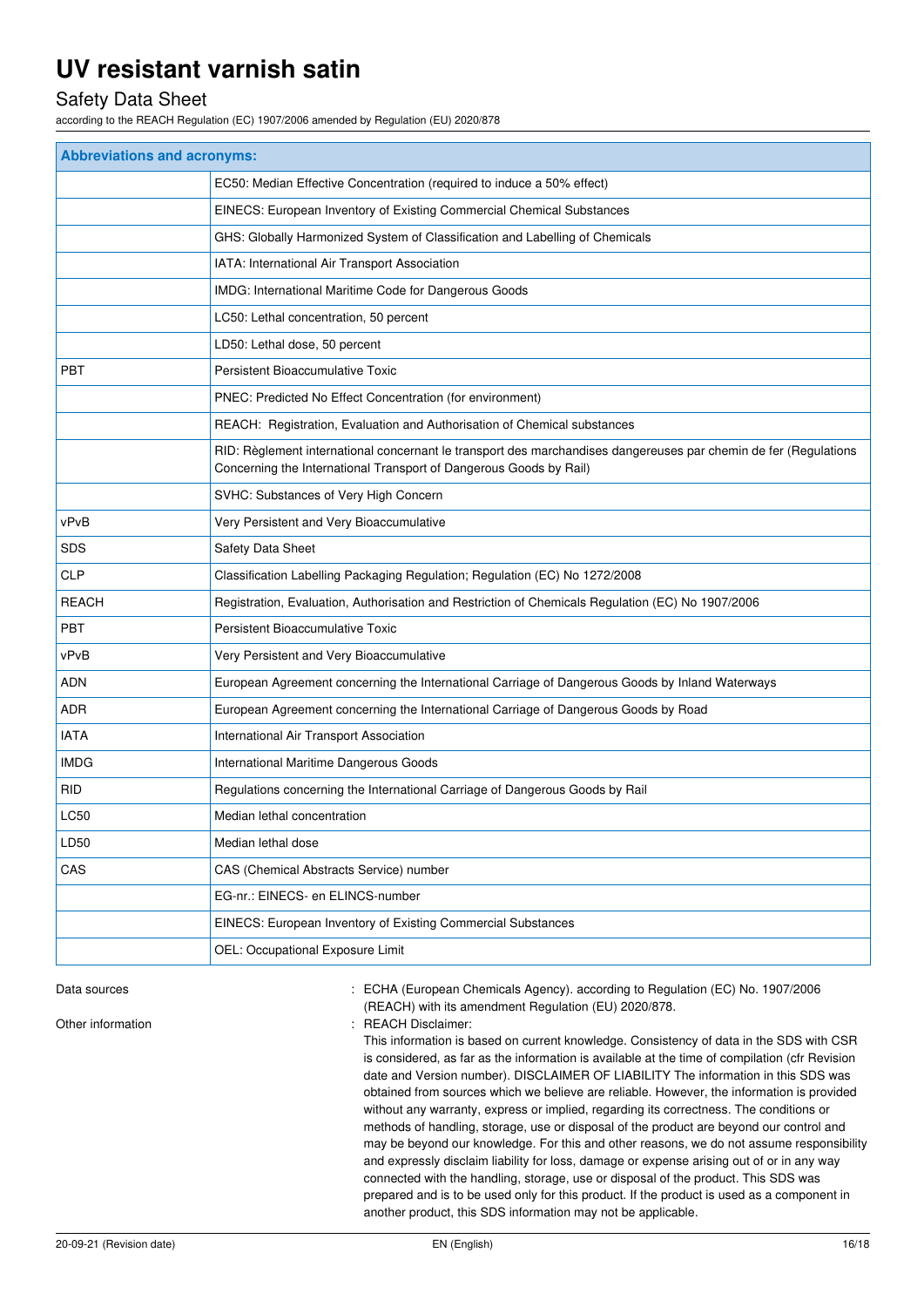# Safety Data Sheet

according to the REACH Regulation (EC) 1907/2006 amended by Regulation (EU) 2020/878

| Full text of H- and EUH-statements: |                                                                        |  |  |
|-------------------------------------|------------------------------------------------------------------------|--|--|
| Acute Tox. 3 (Dermal)               | Acute toxicity (dermal), Category 3                                    |  |  |
| Acute Tox. 3 (Inhalation)           | Acute toxicity (inhal.), Category 3                                    |  |  |
| Acute Tox. 3 (Oral)                 | Acute toxicity (oral), Category 3                                      |  |  |
| Aquatic Chronic 2                   | Hazardous to the aquatic environment - Chronic Hazard, Category 2      |  |  |
| Asp. Tox. 1                         | Aspiration hazard, Category 1                                          |  |  |
| Carc. Not classified                | Carcinogenicity Not classified                                         |  |  |
| Eye Irrit. 2                        | Serious eye damage/eye irritation, Category 2                          |  |  |
| Flam. Liq. 2                        | Flammable liquids, Category 2                                          |  |  |
| Flam. Liq. 3                        | Flammable liquids, Category 3                                          |  |  |
| H225                                | Highly flammable liquid and vapour.                                    |  |  |
| H226                                | Flammable liquid and vapour.                                           |  |  |
| H301                                | Toxic if swallowed.                                                    |  |  |
| H304                                | May be fatal if swallowed and enters airways.                          |  |  |
| H311                                | Toxic in contact with skin.                                            |  |  |
| H315                                | Causes skin irritation.                                                |  |  |
| H317                                | May cause an allergic skin reaction.                                   |  |  |
| H319                                | Causes serious eye irritation.                                         |  |  |
| H331                                | Toxic if inhaled.                                                      |  |  |
| H335                                | May cause respiratory irritation.                                      |  |  |
| H336                                | May cause drowsiness or dizziness.                                     |  |  |
| H370                                | Causes damage to organs.                                               |  |  |
| H371                                | May cause damage to organs.                                            |  |  |
| H372                                | Causes damage to organs through prolonged or repeated exposure.        |  |  |
| H411                                | Toxic to aquatic life with long lasting effects.                       |  |  |
| Muta. Not classified                | Germ cell mutagenicity Not classified                                  |  |  |
| Skin Irrit. 2                       | Skin corrosion/irritation, Category 2                                  |  |  |
| Skin Sens. 1                        | Skin sensitisation, Category 1                                         |  |  |
| STOT RE1                            | Specific target organ toxicity - Repeated exposure, Category 1         |  |  |
| STOT SE 1                           | Specific target organ toxicity - single exposure, Category 1           |  |  |
| STOT SE 2                           | Specific target organ toxicity - Single exposure, Category 2           |  |  |
| STOT SE 3                           | Specific target organ toxicity - Single exposure, Category 3, Narcosis |  |  |

| Classification and procedure used to derive the classification for mixtures according to Regulation (EC) 1272/2008 [CLP]: |                   |                    |
|---------------------------------------------------------------------------------------------------------------------------|-------------------|--------------------|
| Flam. Lig. 2                                                                                                              | H <sub>225</sub>  | Calculation method |
| Skin Irrit. 2                                                                                                             | H <sub>3</sub> 15 | Calculation method |
| Skin Sens. 1                                                                                                              | H317              | Calculation method |
| <b>STOT SE 3</b>                                                                                                          | H336              | Calculation method |
| <b>STOT RE1</b>                                                                                                           | H372              | Calculation method |